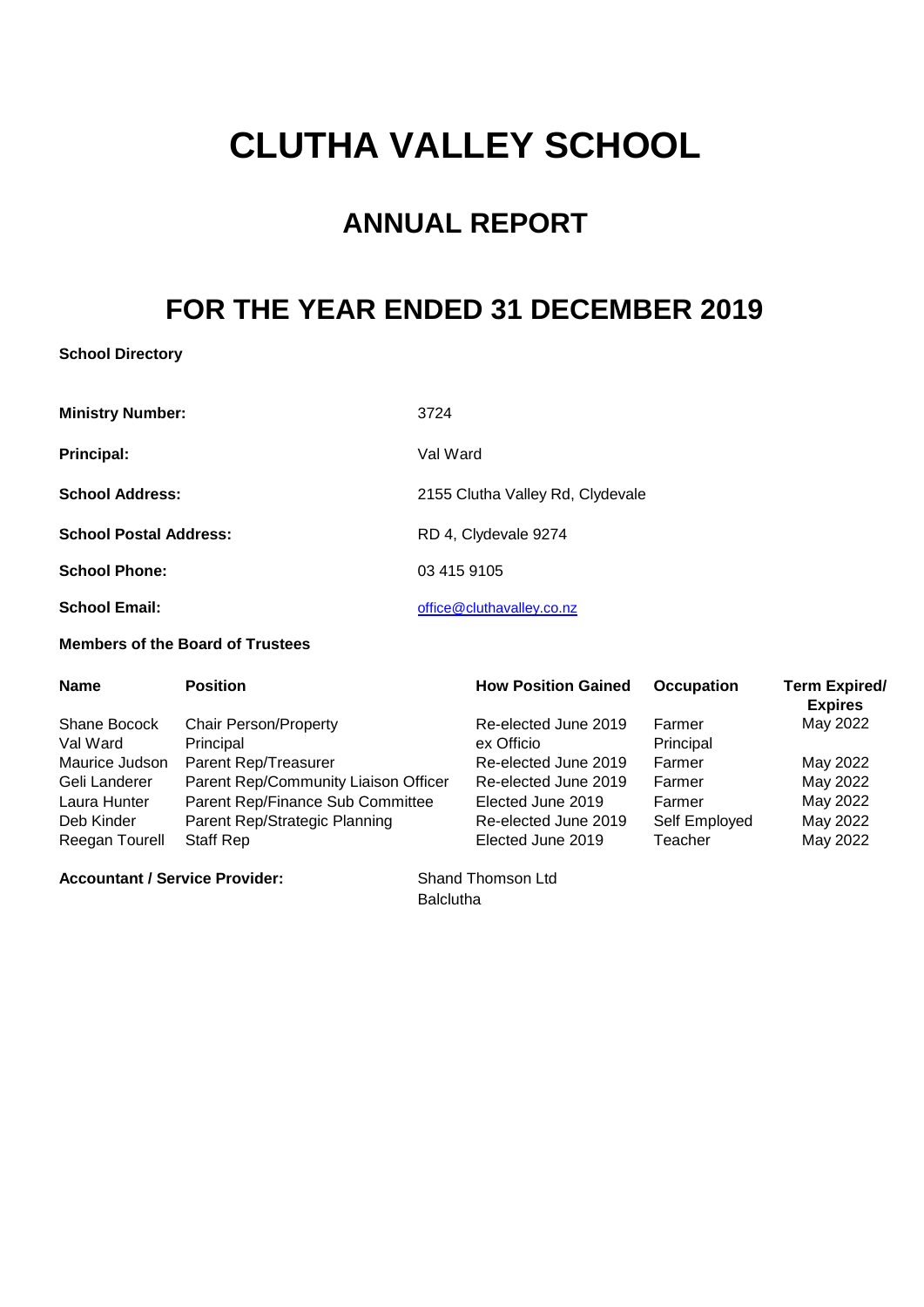# **CLUTHA VALLEY SCHOOL**

Annual Report - For the year ended 31 December 2019

### **Index**

#### **Page Statement**

#### **Financial Statements**

- 1 Statement of Responsibility
- 2 Statement of Comprehensive Revenue and Expense
- 3 Statement of Changes in Net Assets/Equity
- 4 Statement of Financial Position
- 5 Statement of Cash Flows
- $6 10$ Statement of Accounting Policies
- 11 20 Notes to the Financial Statements

#### **Other Information**

- 21 26 Analysis of Variance
	- 27 Kiwisport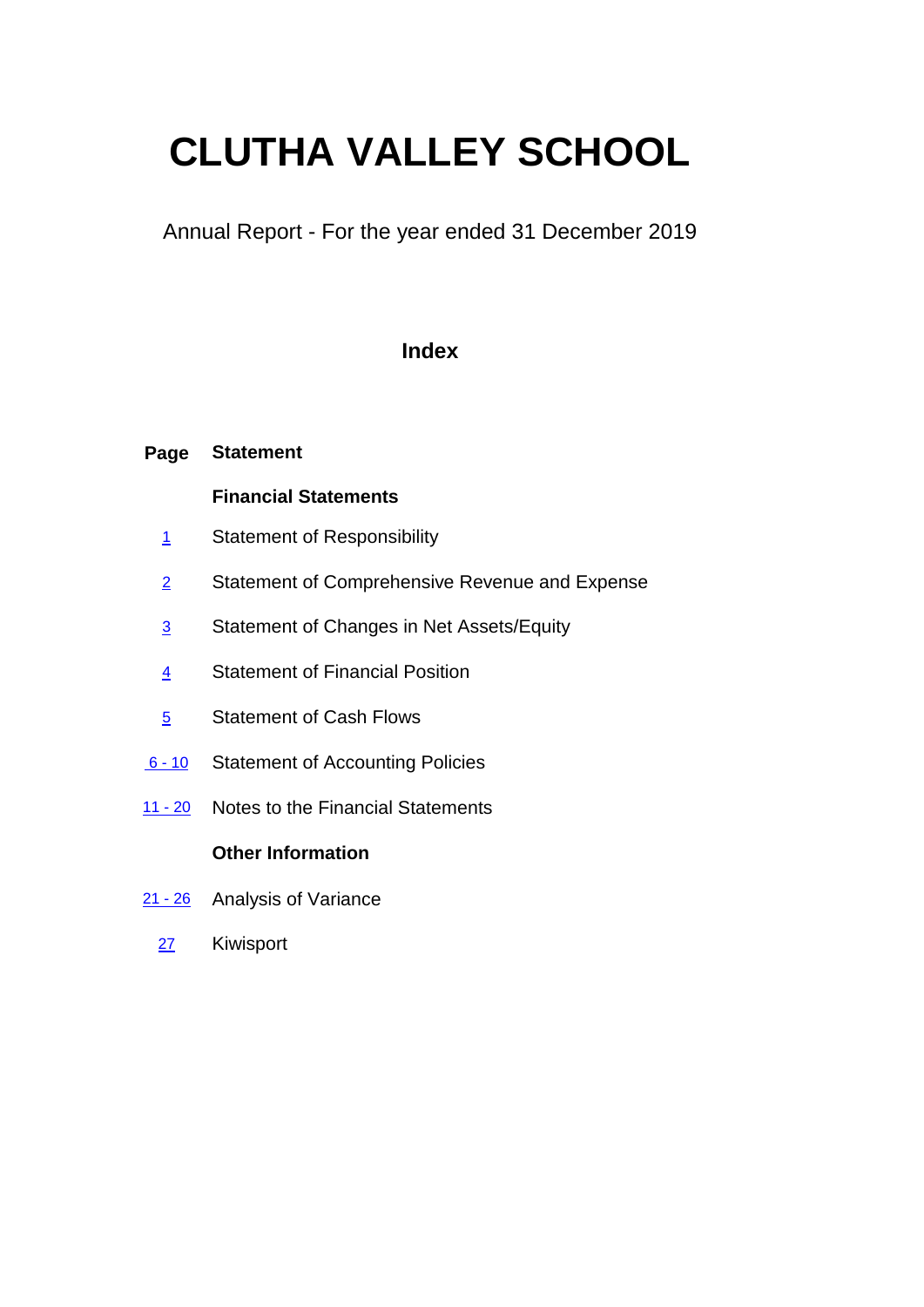### **Clutha Valley School**

### **Statement of Responsibility**

For the year ended 31 December 2019

The Board of Trustees accepts responsibility for the preparation of the annual financial statements and the judgements used in these financial statements.

The management (including the principal and others as directed by the Board) accepts responsibility for establishing and maintaining a system of internal controls designed to provide reasonable assurance as to the integrity and reliability of the school's financial reporting.

It is the opinion of the Board and management that the annual financial statements for the financial year ended 31 December 2019 fairly reflects the financial position and operations of the school.

The School's 2019 financial statements are authorised for issue by the Board.

Cord Boxock

Full Name of Board Chairperson

Signature of Board Chairperson

Date

Valerie Jean Ward

Signature of Principal

 $-05.3020$ 

Date: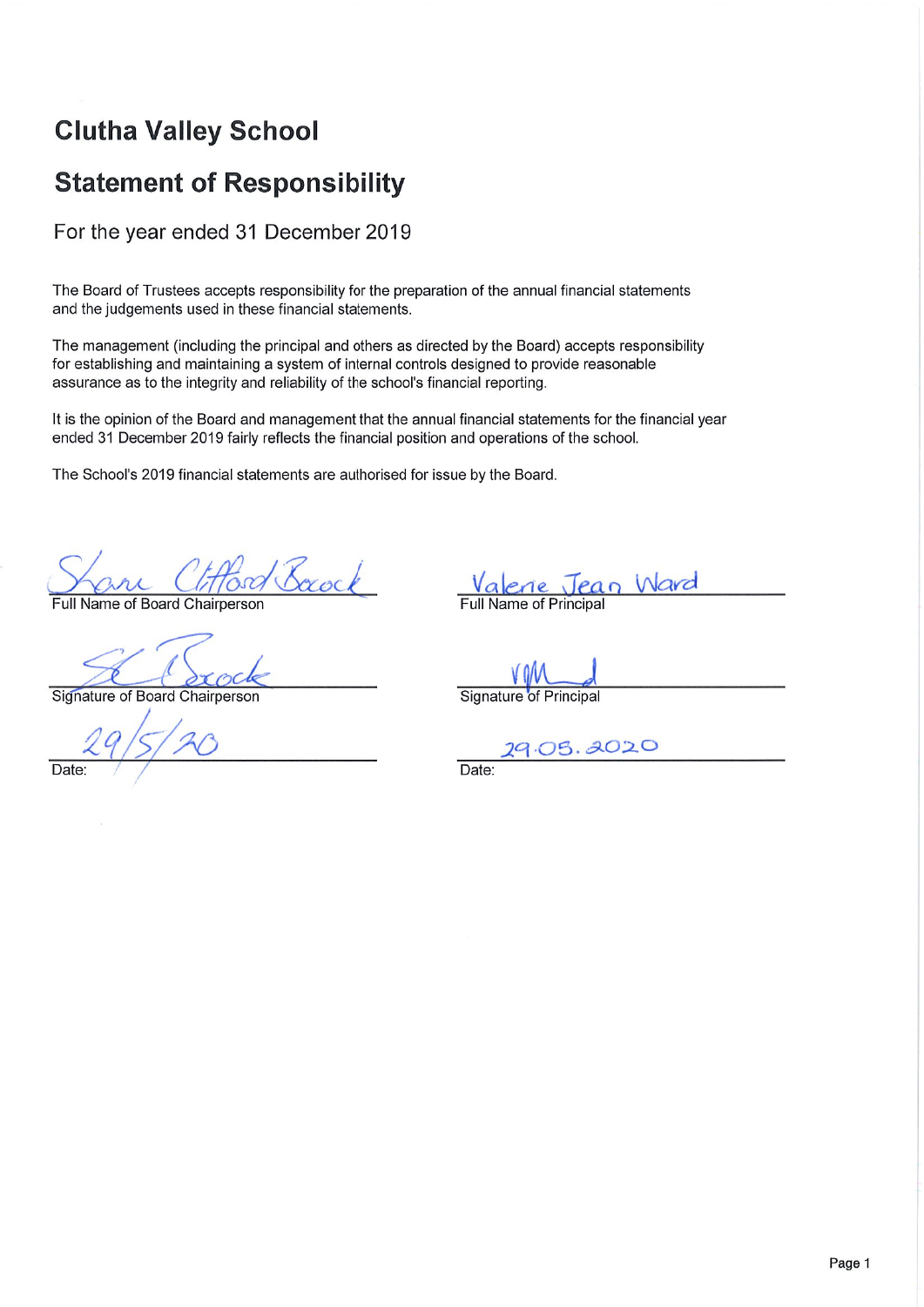### **Clutha Valley School Statement of Comprehensive Revenue and Expense**

For the year ended 31 December 2019

|                                                      |                         | 2019               | 2019<br><b>Budget</b> | 2018                |
|------------------------------------------------------|-------------------------|--------------------|-----------------------|---------------------|
|                                                      | <b>Notes</b>            | <b>Actual</b><br>S | (Unaudited)<br>\$     | <b>Actual</b><br>\$ |
| Revenue                                              |                         |                    |                       |                     |
| <b>Government Grants</b>                             | $\overline{\mathbf{c}}$ | 1,068,930          | 270,511               | 1,179,079           |
| Locally Raised Funds                                 | 3                       | 98,018             | 85,850                | 105,733             |
| Interest income                                      |                         | 3,381              | 2,000                 | 3,485               |
| <b>Other Revenue</b>                                 |                         | 152                |                       | 2,254               |
|                                                      |                         | 1,170,481          | 358,361               | 1,290,551           |
| <b>Expenses</b>                                      |                         |                    |                       |                     |
| <b>Locally Raised Funds</b>                          | 3                       | 28,677             | 26,250                | 23,354              |
| <b>Learning Resources</b>                            | 4                       | 871,000            | 182,356               | 775,506             |
| Administration                                       | 5                       | 97,030             | 106,450               | 89,441              |
| Property                                             | $\,6$                   | 215,128            | 100,650               | 359,729             |
| Depreciation                                         | $\overline{7}$          | 39,954             | 42,000                | 41,609              |
| Impairment of Property, Plant and Equipment          | 11                      | 1,876              |                       | 260                 |
| Loss on Uncollectable Accounts Receivable            |                         | 2,117              |                       |                     |
|                                                      |                         | 1,255,782          | 457,706               | 1,289,899           |
| Net Surplus / (Deficit) for the year                 |                         | (85, 301)          | (99, 345)             | 652                 |
| Other Comprehensive Revenue and Expenses             |                         |                    |                       |                     |
| Total Comprehensive Revenue and Expense for the Year |                         | (85, 301)          | (99, 345)             | 652                 |

The above Statement of Comprehensive Revenue and Expense should be read in conjunction with the accompanying notes which form part of these financial statements.

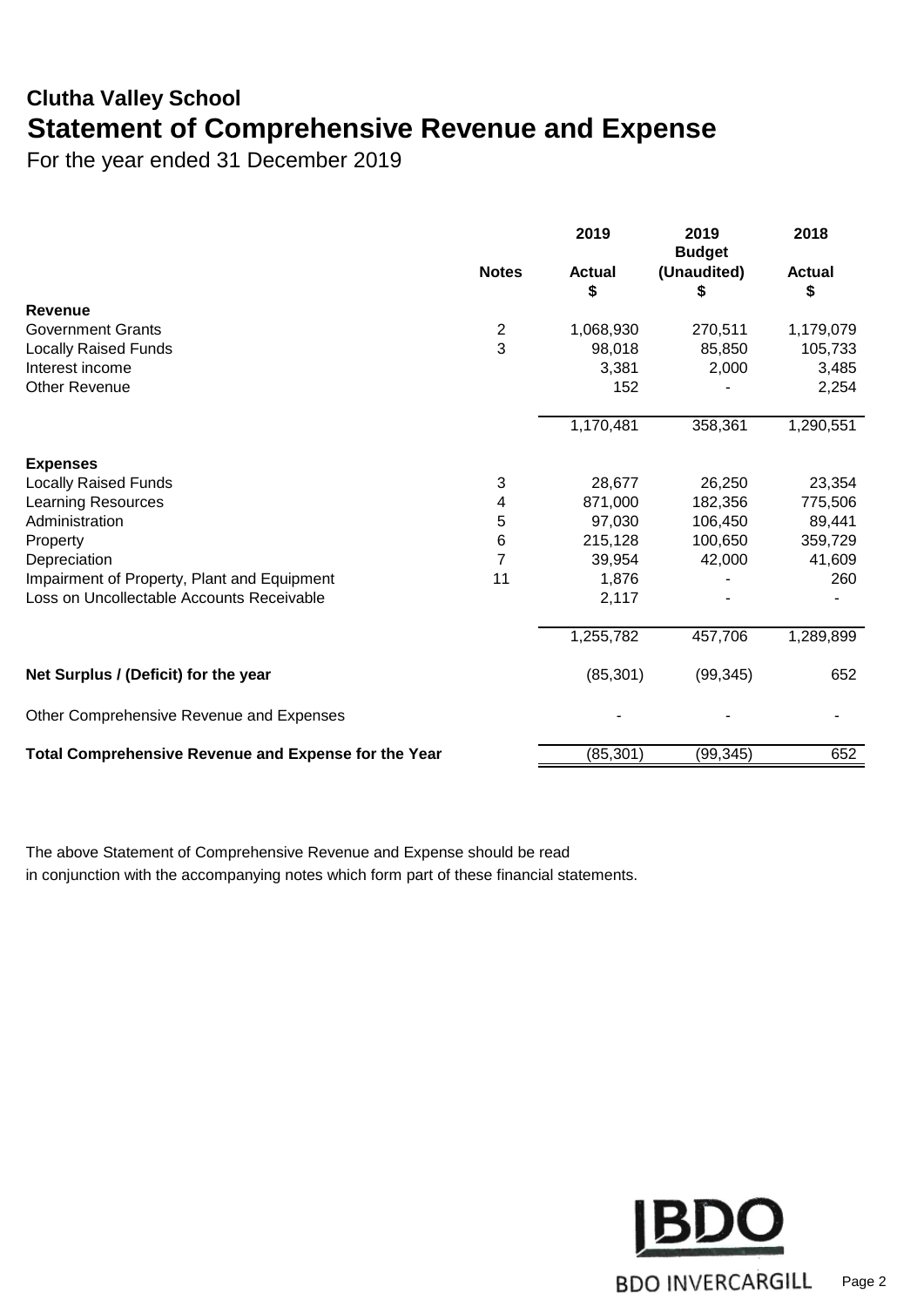### **Clutha Valley School Statement of Changes in Net Assets/Equity**

For the year ended 31 December 2019

|                                                                                                              | <b>Notes</b> | <b>Actual</b><br>2019<br>\$ | <b>Budget</b><br>(Unaudited)<br>2019<br>\$ | <b>Actual</b><br>2018<br>\$ |
|--------------------------------------------------------------------------------------------------------------|--------------|-----------------------------|--------------------------------------------|-----------------------------|
| <b>Balance at 1 January</b>                                                                                  |              | 377,842                     | 377,842                                    | 377,190                     |
| Total comprehensive revenue and expense for the year<br>Capital Contributions from the Ministry of Education |              | (85, 301)                   | (99, 345)                                  | 652                         |
| Contribution - Furniture and Equipment Grant                                                                 |              | 1,814                       |                                            |                             |
| <b>Equity at 31 December</b>                                                                                 | 23           | 294,355                     | 278,497                                    | 377,842                     |
| <b>Retained Earnings</b>                                                                                     |              | 294,355                     | 278.497                                    | 377,842                     |
| <b>Equity at 31 December</b>                                                                                 |              | 294,355                     | 278,497                                    | 377,842                     |

The above Statement of Changes in Net Assets/Equity should be read in conjunction with the accompanying notes which form part of these financial statements.

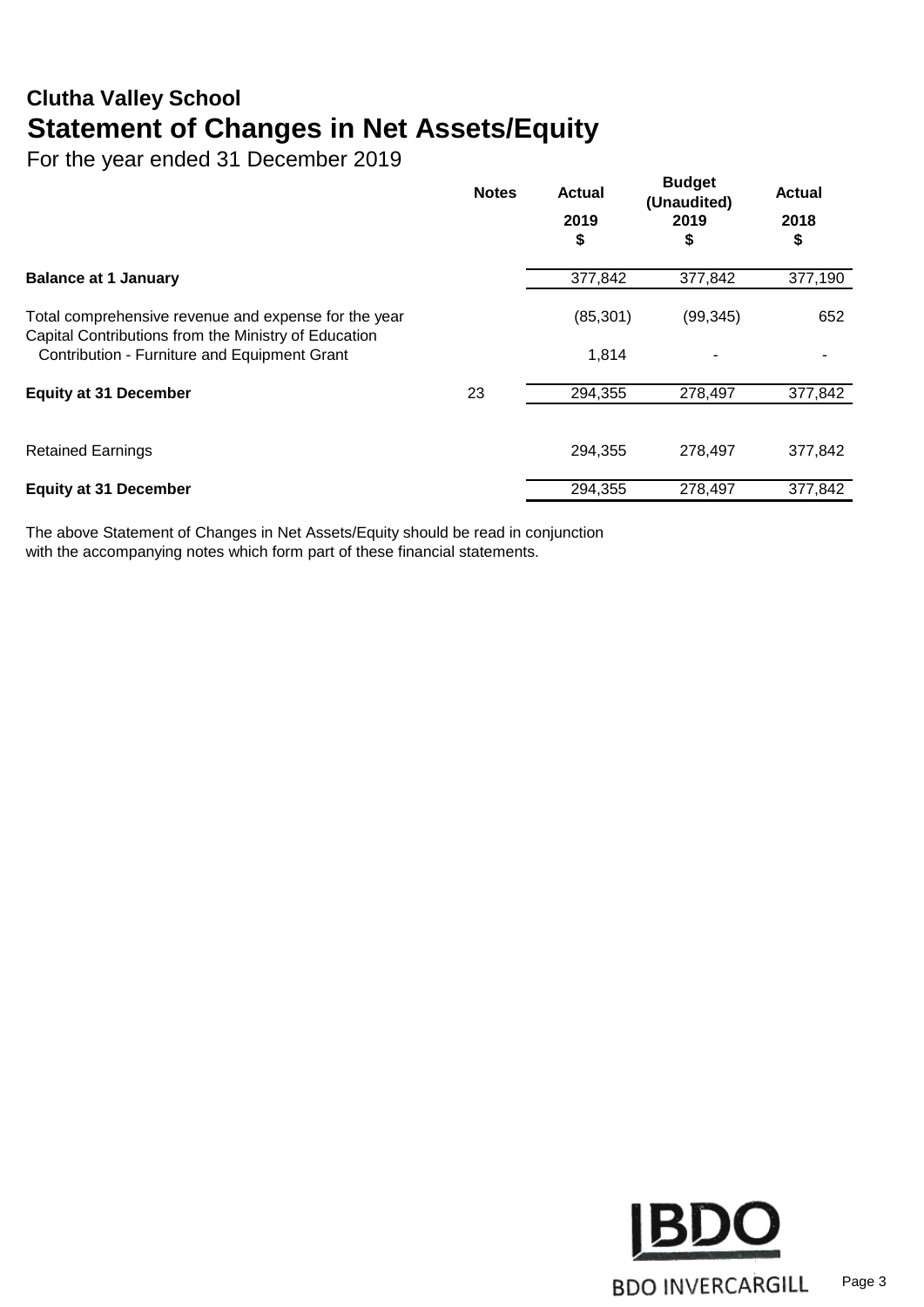### **Clutha Valley School Statement of Financial Position**

As at 31 December 2019

|                                           |              | 2019                | 2019<br><b>Budget</b> | 2018                |
|-------------------------------------------|--------------|---------------------|-----------------------|---------------------|
|                                           | <b>Notes</b> | <b>Actual</b><br>\$ | (Unaudited)<br>\$     | <b>Actual</b><br>\$ |
| <b>Current Assets</b>                     |              |                     |                       |                     |
| Cash and Cash Equivalents                 | 8            | 138,096             | 41,928                | 45,456              |
| <b>Accounts Receivable</b>                | 9            | 43,860              | 47,213                | 47,213              |
| Prepayments                               |              | 10,243              | 7,843                 | 7,843               |
| Investments                               | 10           | 97,765              | 40,000                | 93,817              |
|                                           |              | 289,964             | 136,984               | 194,329             |
| <b>Current Liabilities</b>                |              |                     |                       |                     |
| <b>GST Payable</b>                        |              | 13,168              | 7,126                 | 7,126               |
| <b>Accounts Payable</b>                   | 12           | 73,791              | 61,272                | 61,272              |
| Revenue Received in Advance               | 13           | 126,732             | $\blacksquare$        |                     |
| Provision for Cyclical Maintenance        | 14           | 7,560               | 6,873                 | 6,873               |
| Finance Lease Liability - Current Portion | 15           | 13,399              | 13,390                | 13,390              |
| Funds held for Capital Works Projects     | 16           | 12,047              |                       |                     |
| Funds held on behalf of Kiwi Park Cluster | 17           | 6,489               | 7,015                 | 7,015               |
|                                           |              | 253,186             | 95,676                | 95,676              |
| <b>Working Capital Surplus/(Deficit)</b>  |              | 36,778              | 41,308                | 98,653              |
| <b>Non-current Assets</b>                 |              |                     |                       |                     |
| Property, Plant and Equipment             | 11           | 293,201             | 278,981               | 320,981             |
|                                           |              | 293,201             | 278,981               | 320,981             |
| <b>Non-current Liabilities</b>            |              |                     |                       |                     |
| Provision for Cyclical Maintenance        | 14           | 19,414              | 17,030                | 17,030              |
| <b>Finance Lease Liability</b>            | 15           | 16,210              | 24,762                | 24,762              |
|                                           |              | 35,624              | 41,792                | 41,792              |
| <b>Net Assets</b>                         |              | 294,355             | 278,497               | 377,842             |
|                                           |              |                     |                       |                     |
| <b>Equity</b>                             | 23           | 294,355             | 278,497               | 377,842             |

The above Statement of Financial Position should be read in conjunction with the accompanying notes which form part of these financial statements.

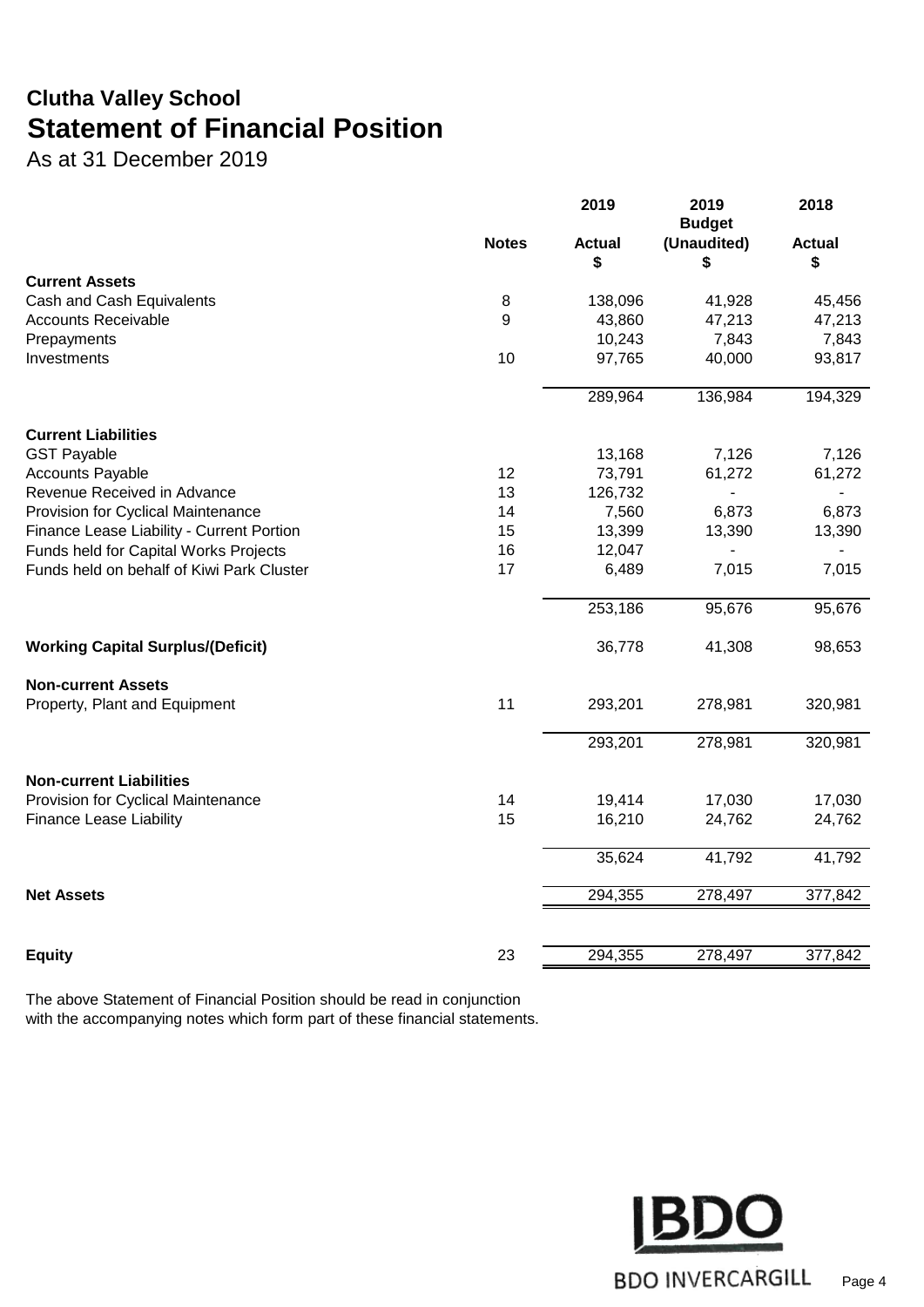### **Clutha Valley School Statement of Cash Flows**

For the year ended 31 December 2019

|                                                        |             | 2019                | 2019<br><b>Budget</b> | 2018                |
|--------------------------------------------------------|-------------|---------------------|-----------------------|---------------------|
|                                                        | <b>Note</b> | <b>Actual</b><br>\$ | (Unaudited)<br>\$     | <b>Actual</b><br>\$ |
| <b>Cash flows from Operating Activities</b>            |             |                     |                       |                     |
| <b>Government Grants</b>                               |             | 310,534             | 270,511               | 300,822             |
| <b>Locally Raised Funds</b>                            |             | 225,981             | 85,850                | 101,263             |
| Goods and Services Tax (net)                           |             | 6,041               |                       | (2,029)             |
| Payments to Employees                                  |             | (235, 528)          | (185, 320)            | (175, 532)          |
| <b>Payments to Suppliers</b>                           |             | (205, 421)          | (213, 343)            | (210, 157)          |
| Cyclical Maintenance Payments in the year              |             |                     |                       | (363)               |
| <b>Interest Received</b>                               |             | 4,238               | 2,000                 | 2,467               |
| Net cash from Operating Activities                     |             | 105,845             | (40, 302)             | 16,471              |
| <b>Cash flows from Investing Activities</b>            |             |                     |                       |                     |
| Purchase of PPE (and Intangibles)                      |             | (8,222)             | (3,653)               | (14, 740)           |
| Sale of Investments                                    |             | (3,948)             | 53,817                | (2, 187)            |
| Net cash from Investing Activities                     |             | (12, 170)           | 50,164                | (16, 927)           |
| <b>Cash flows from Financing Activities</b>            |             |                     |                       |                     |
| <b>Furniture and Equipment Grant</b>                   |             | 1,814               |                       |                     |
| <b>Finance Lease Payments</b>                          |             | (14, 370)           | (13, 390)             | (12, 517)           |
| Funds Administered on Behalf of Third Parties          |             | (526)               |                       | 914                 |
| Funds Held for Capital Works Projects                  |             | 12,047              |                       |                     |
| Net cash from Financing Activities                     |             | (1,035)             | (13, 390)             | (11,603)            |
| Net increase/(decrease) in cash and cash equivalents   |             | 92,640              | (3,528)               | (12,059)            |
| Cash and cash equivalents at the beginning of the year | 8           | 45,456              | 45,456                | 57,515              |
| Cash and cash equivalents at the end of the year       | 8           | 138,096             | 41,928                | 45,456              |

The statement of cash flows records only those cash flows directly within the control of the School. This means centrally funded teachers' salaries and the use of land and buildings grant and expense have been excluded.

The above Cash Flow Statement should be read in conjunction with the accompanying notes which form part of these financial statements..

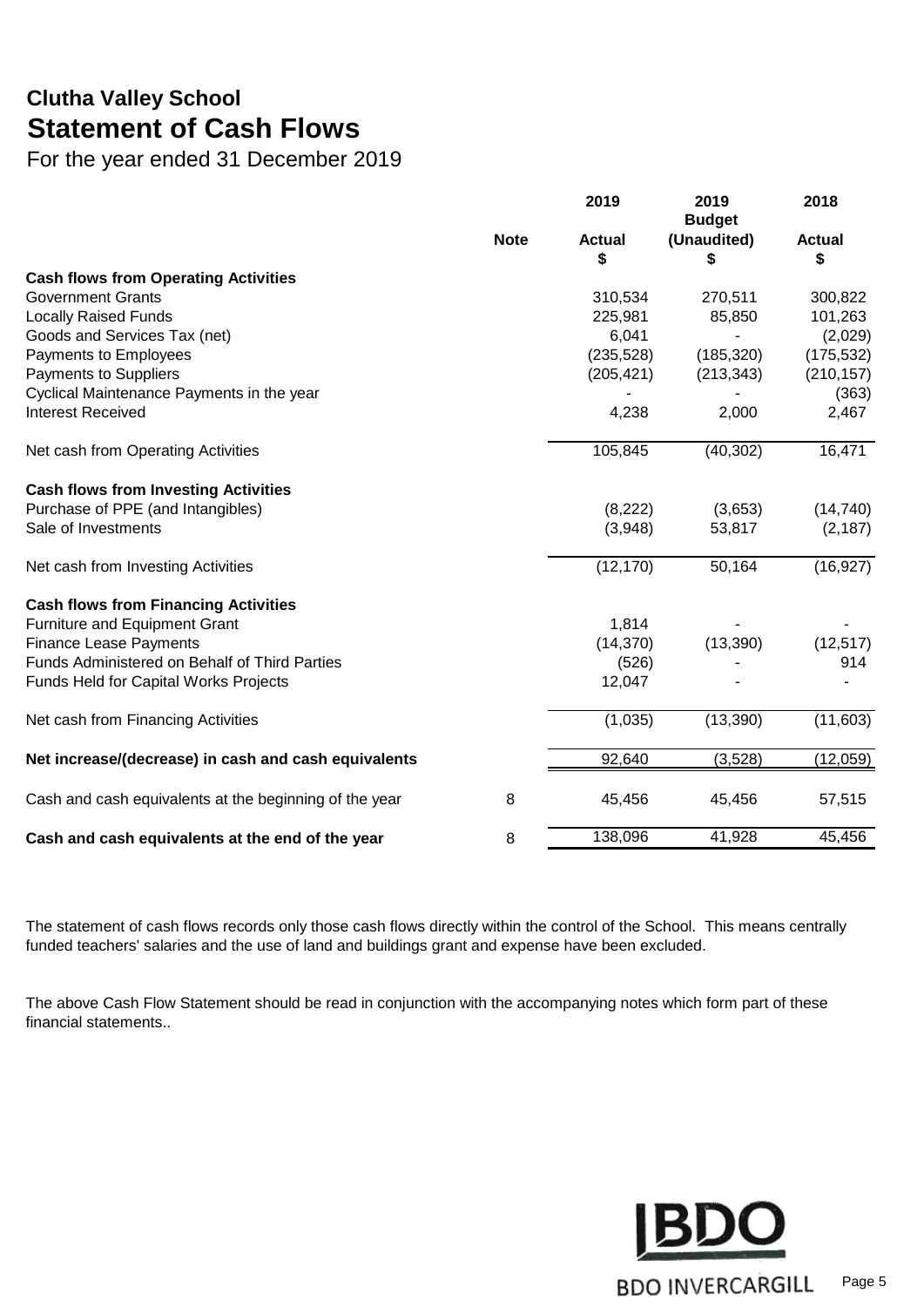### **Clutha Valley School Notes to the Financial Statements For the year ended 31 December 2019**

#### **1. Statement of Accounting Policies**

#### **a) Reporting Entity**

Clutha Valley School (the School) is a Crown entity as specified in the Crown Entities Act 2004 and a school as described in the Education Act 1989. The Board of Trustees (the Board) is of the view that the School is a public benefit entity for financial reporting purposes.

#### **b) Basis of Preparation**

#### *Reporting Period*

The financial reports have been prepared for the period 1 January 2019 to 31 December 2019 and in accordance with the requirements of the Public Finance Act 1989.

#### *Basis of Preparation*

The financial statements have been prepared on a going concern basis, and the accounting policies have been consistently applied throughout the period.

#### *Financial Reporting Standards Applied*

The Education Act 1989 requires the School, as a Crown entity, to prepare financial statements in accordance with generally accepted accounting practice. The financial statements have been prepared in accordance with generally accepted accounting practice in New Zealand, applying Public Sector Public Benefit Entity (PBE) Standards Reduced Disclosure Regime as appropriate to public benefit entities that qualify for Tier 2 reporting. The school is considered a Public Benefit Entity as it meets the criteria specified as "having a primary objective to provide goods and/or services for community or social benefit and where any equity has been provided with a view to supporting that primary objective rather than for financial return to equity holders".

#### *Standard early adopted*

In line with the Financial Statements of the Government, the School has elected to early adopt PBE IFRS 9 Financial Instruments. PBE IFRS 9 replaces PBE IPSAS 29 Financial Instruments: Recognition and Measurement. Information about the adoption of PBE IFRS 9 is provided in Note 27.

#### *PBE Accounting Standards Reduced Disclosure Regime*

The School qualifies for Tier 2 as the school is not publicly accountable and is not considered large as it falls below the expenditure threshold of \$30 million per year. All relevant reduced disclosure concessions have been taken.

#### *Measurement Base*

The financial statements are prepared on the historical cost basis unless otherwise noted in a specific accounting policy.

#### *Presentation Currency*

These financial statements are presented in New Zealand dollars, rounded to the nearest dollar.

#### *Specific Accounting Policies*

The accounting policies used in the preparation of these financial statements are set out below.

#### *Critical Accounting Estimates And Assumptions*

The preparation of financial statements requires management to make judgements, estimates and assumptions that affect the application of accounting policies and the reported amounts of assets, liabilities, revenue and expenses. Actual results may differ from these estimates.

Estimates and underlying assumptions are reviewed on an ongoing basis. Revisions to accounting estimates are recognised in the period in which the estimate is revised and in any future periods affected.

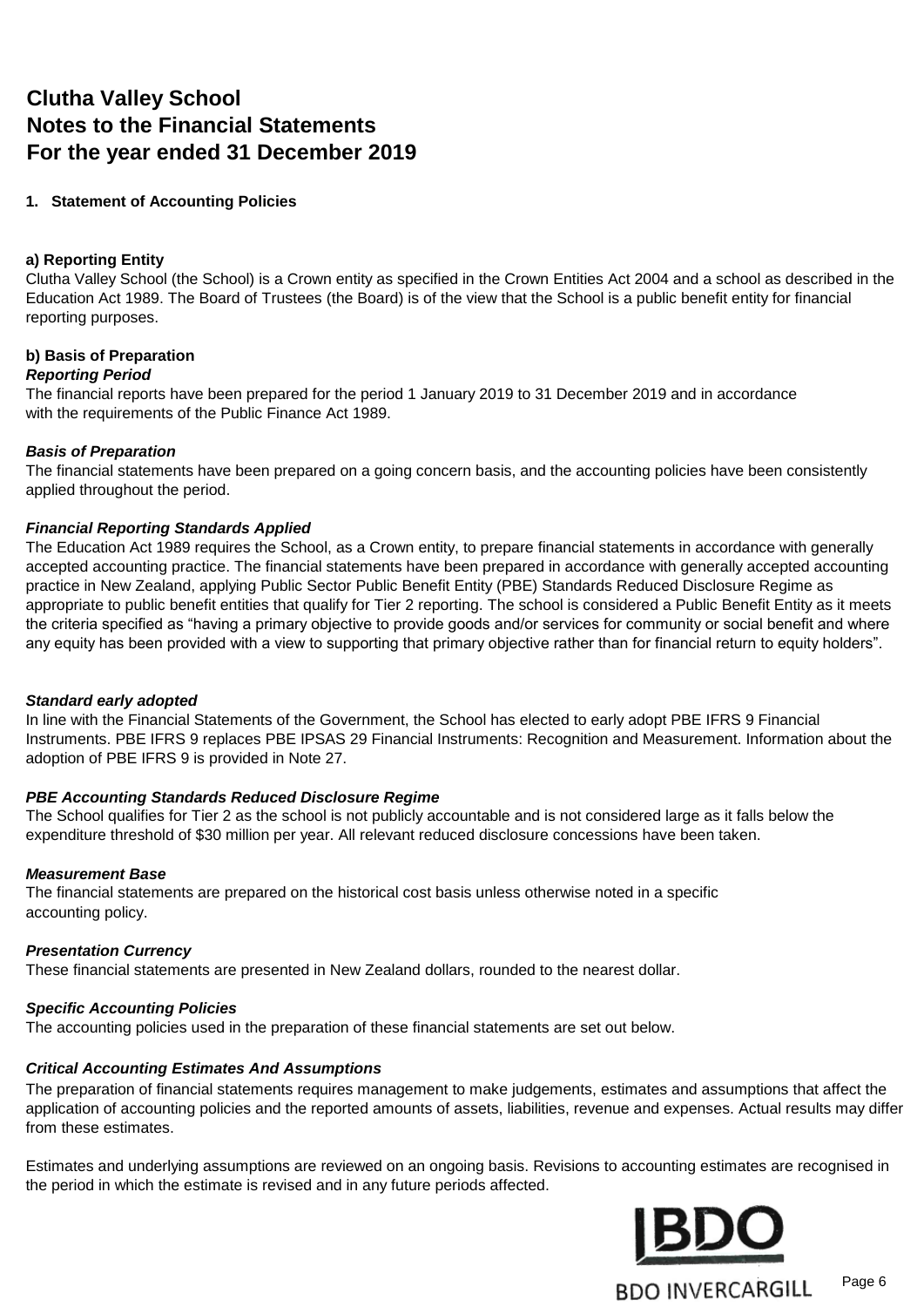#### *Useful lives of property, plant and equipment*

The School reviews the estimated useful lives of property, plant and equipment at the end of each reporting date. The School believes that the estimated useful lives of the property, plant and equipment as disclosed in the Significant Accounting Policies are appropriate to the nature of the property, plant and equipment at reporting date. Property, plant and equipment is disclosed at note 11.

#### *Critical Judgements in applying accounting policies*

Management has exercised the following critical judgements in applying accounting policies:

#### *Classification of leases*

Determining whether a lease is a finance lease or an operating lease requires judgement as to whether the lease transfers substantially all the risks and rewards of ownership to the school. Judgement is required on various aspects that include, but are not limited to, the fair value of the leased asset, the economic life of the leased asset, whether or not to include renewal options in the lease term, and determining an appropriate discount rate to calculate the present value of the minimum lease payments. Classification as a finance lease means the asset is recognised in the statement of financial position as property, plant, and equipment, whereas for an operating lease no such asset is recognised.

#### *Recognition of grants*

The School reviews the grants monies received at the end of each reporting period and whether any require a provision to carryforward amounts unspent. The School believes all grants received have been appropriately recognised as a liability if required. Government grants are disclosed at note 2.

#### **c) Revenue Recognition**

#### *Government Grants*

The school receives funding from the Ministry of Education. The following are the main types of funding that the School receives;

Operational grants are recorded as revenue when the School has the rights to the funding, which is in the year that the funding is received.

Teachers salaries grants are recorded as revenue when the School has the rights to the funding in the salary period they relate to. The grants are not received in cash by the School and are paid directly to teachers by the Ministry of Education.

#### For Non-integrated schools only:

*Other Grants* Use of land and buildings grants are recorded as revenue in the period the School uses the land and buildings. These are not

Other grants are recorded as revenue when the School has the rights to the funding, unless there are unfulfilled conditions attached to the grant, in which case the amount relating to the unfulfilled conditions is recognised as a liability and released to revenue as the conditions are fulfilled.

#### *Donations, Gifts and Bequests*

Donations, gifts and bequests are recorded as revenue when their receipt is formally acknowledged by the School.

#### *Interest Revenue*

Interest Revenue earned on cash and cash equivalents and investments is recorded as revenue in the period it is earned.

#### **d) Use of Land and Buildings Expense**

The property from which the School operates is owned by the Crown and managed by the Ministry of Education on behalf of the Crown. The School's use of the land and buildings as occupant is based on a property occupancy document as gazetted by the Ministry. The expense is based on an assumed market rental yield on the value of land and buildings as used for rating purposes. This is a non-cash expense that is offset by a non-cash grant from the Ministry.

#### **e) Operating Lease Payments**

Payments made under operating leases are recognised in the Statement of Comprehensive Revenue and Expense on a straight line basis over the term of the lease.



Page 7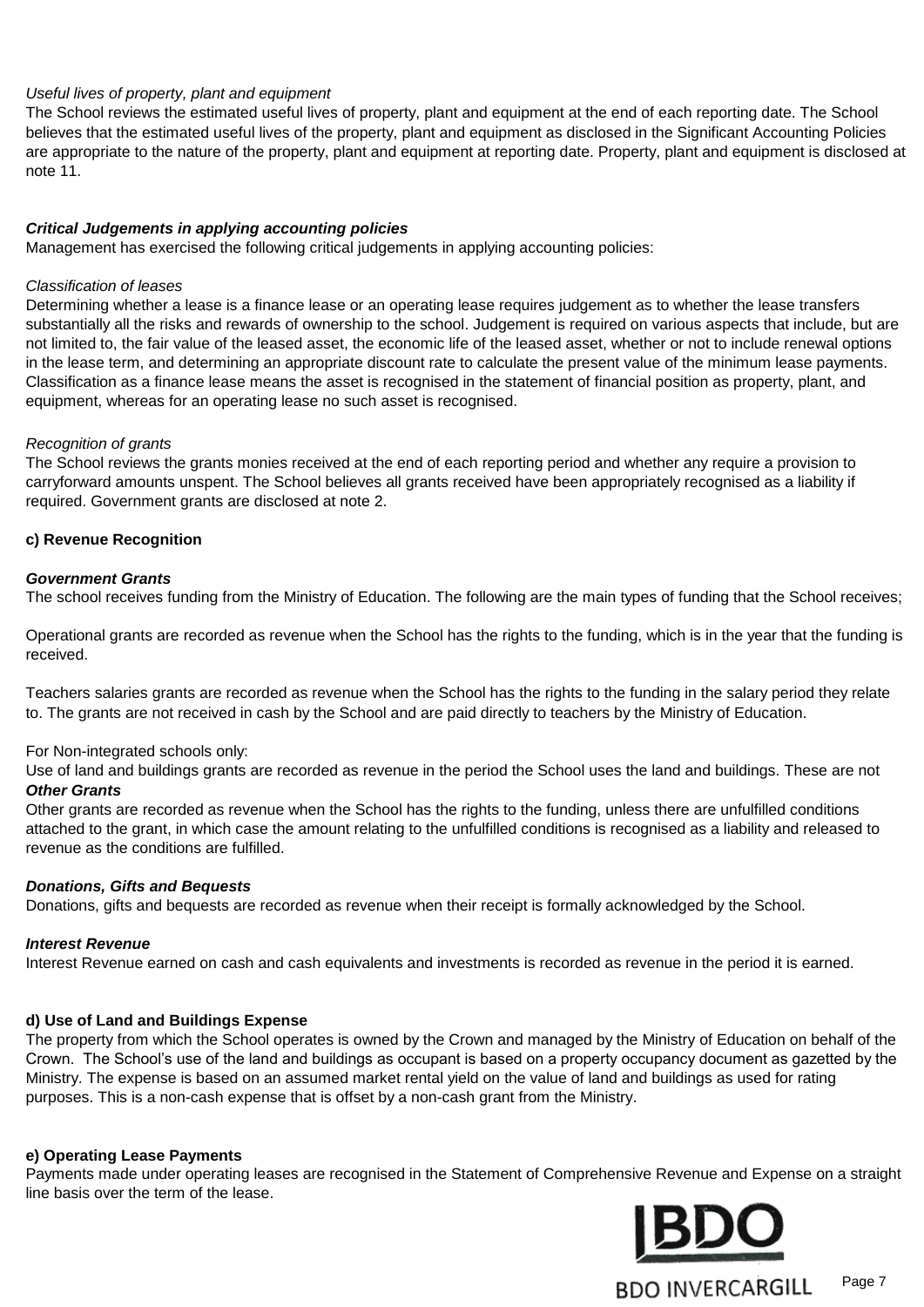#### **f) Finance Lease Payments**

Finance lease payments are apportioned between the finance charge and the reduction of the outstanding liability. The finance charge is allocated to each period during the lease term on an effective interest basis.

#### **g) Cash and Cash Equivalents**

Cash and cash equivalents include cash on hand, bank balances, deposits held at call with banks, and other short term highly liquid investments with original maturities of 90 days or less, and bank overdrafts. The carrying amount of cash and cash equivalents represent fair value.

#### **h) Accounts Receivable**

Short-term receivables are recorded at the amount due, less an allowance for credit losses. The school applies the simplified expected credit loss model of recognising lifetime expected credit losses for receivables. In measuring expected credit losses, short-term receivables have been assessed on a collective basis as they possess shared credit risk characteristics. They have been grouped based on the days past due. Short-term receivables are written off when there is no reasonable expectation of recovery. Indicators that there is no reasonable expectation of recovery include the debtor being in liquidation.

#### *Prior Year Policy*

*Accounts Receivable represents items that the School has issued invoices for or accrued for, but has not received payment for at year end. Receivables are initially recorded at fair value and subsequently recorded at the amount the School realistically expects to receive. A receivable is considered uncollectable where there is objective evidence the School will not be able to collect all amounts due. The amount that is uncollectable (the provision for uncollectibility) is the difference between the amount due and the present value of the amounts expected to be collected.* 

#### **i) Investments**

Bank term deposits are initially measured at the amount invested. Interest is subsequently accrued and added to the investment balance. A loss allowance for expected credit losses is recognised if the estimated loss allowance is not trivial.

#### *Prior Year Policy*

*Bank term deposits for periods exceeding 90 days are classified as investments and are initially measured at the amount invested. Interest is subsequently accrued and added to the investment balance. After initial recognition bank term deposits are measured at amortised cost using the effective interest method less impairment.*

*Investments that are shares are categorised as "available for sale" for accounting purposes in accordance with financial reporting standards. Share investments are recognised initially by the School at fair value plus transaction costs. At balance date the School has assessed whether there is any evidence that an investment is impaired. Any impairment, gains or losses are recognised in the Statement of Comprehensive Revenue and Expense.*

*After initial recognition any investments categorised as available for sale are measured at their fair value without any deduction for transaction costs the school may incur on sale or other disposal.*

#### **j) Property, Plant and Equipment**

Land and buildings owned by the Crown are excluded from these financial statements. The Board's use of the land and buildings as 'occupant' is based on a property occupancy document.

Improvements to buildings owned by the Crown are recorded at cost, less accumulated depreciation and impairment losses.

Property, plant and equipment are recorded at cost or, in the case of donated assets, fair value at the date of receipt, less accumulated depreciation and impairment losses. Cost or fair value as the case may be, includes those costs that relate directly to bringing the asset to the location where it will be used and making sure it is in the appropriate condition for its intended use.

Property, plant and equipment acquired with individual values under \$500 are not capitalised, they are recognised as an expense in the Statement of Comprehensive Revenue and Expense.

Gains and losses on disposals (*i.e.* sold or given away) are determined by comparing the proceeds received with the carrying amounts (*i.e.* the book value). The gain or loss arising from the disposal of an item of property, plant and equipment is recognised in the Statement of Comprehensive Revenue and Expense.

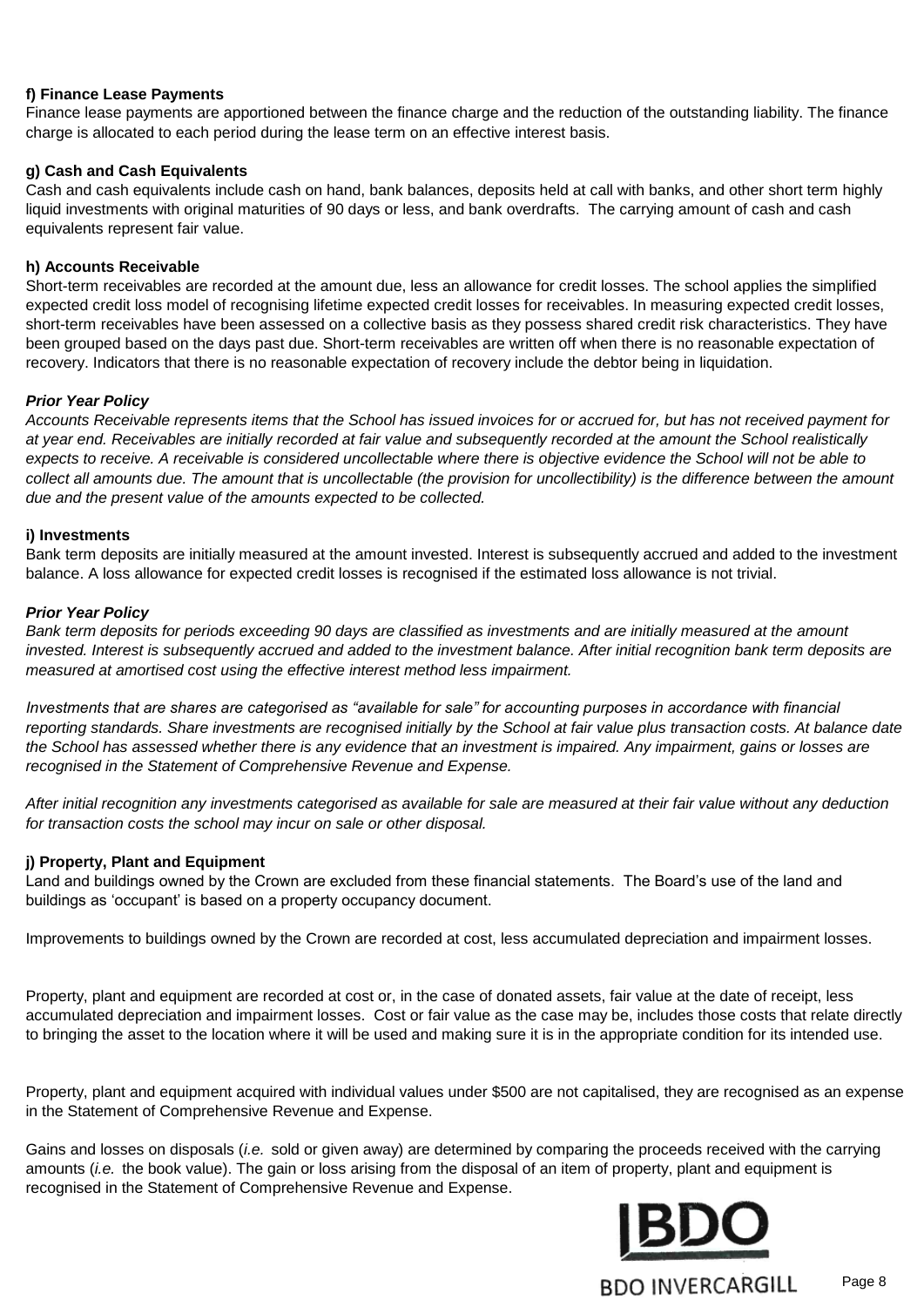#### *Finance Leases*

A finance lease transfers to the lessee substantially all the risks and rewards incidental to ownership of an asset, whether or not title is eventually transferred. At the start of the lease term, finance leases are recognised as assets and liabilities in the statement of financial position at the lower of the fair value of the leased asset or the present value of the minimum lease payments. The finance charge is charged to the surplus or deficit over the lease period so as to produce a constant periodic rate of interest on the remaining balance of the liability. The amount recognised as an asset is depreciated over its useful life. If there is no reasonable certainty whether the school will obtain ownership at the end of the lease term, the asset is fully depreciated over the shorter of the lease term and its useful life.

#### *Depreciation*

Property, plant and equipment except for library resources are depreciated over their estimated useful lives on a straight line basis. Library resources are depreciated on a diminishing value basis. Depreciation of all assets is reported in the Statement of Comprehensive Revenue and Expense.

The estimated useful lives of the assets are:

| Building improvements to Crown Owned Assets | 10 $-75$ years          |
|---------------------------------------------|-------------------------|
| Furniture and equipment                     | $10-15$ years           |
| Information and communication technology    | 4–10 years              |
| Leased assets held under a Finance Lease    | 3-5 years               |
| Library resources                           | 12.5% Diminishing value |

#### **k) Impairment of property, plant, and equipment and intangible assets**

The school does not hold any cash generating assets. Assets are considered cash generating where their primary objective is to generate a commercial return.

#### *Non cash generating assets*

Property, plant, and equipment and intangible assets held at cost that have a finite useful life are reviewed for impairment whenever events or changes in circumstances indicate that the carrying amount may not be recoverable. An impairment loss is recognised for the amount by which the asset's carrying amount exceeds its recoverable service amount. The recoverable service amount is the higher of an asset's fair value less costs to sell and value in use.

Value in use is determined using an approach based on either a depreciated replacement cost approach, restoration cost approach, or a service units approach. The most appropriate approach used to measure value in use depends on the nature of the impairment and availability of information.

If an asset's carrying amount exceeds its recoverable service amount, the asset is regarded as impaired and the carrying amount is written down to the recoverable amount. The total impairment loss is recognised in the surplus or deficit.

The reversal of an impairment loss is recognised in the surplus or deficit.

#### **l) Accounts Payable**

Accounts Payable represents liabilities for goods and services provided to the School prior to the end of the financial year which are unpaid. Accounts Payable are recorded at the amount of cash required to settle those liabilities. The amounts are unsecured and are usually paid within 30 days of recognition.

#### **m) Employee Entitlements**

#### *Short-term employee entitlements*

Employee benefits that are due to be settled within 12 months after the end of the period in which the employee renders the related service are measured based on accrued entitlements at current rates of pay. These include salaries and wages accrued up to balance date, annual leave earned to but not yet taken at balance date.

#### **n) Funds Held in Trust**

Funds are held in trust where they have been received by the School for a specified purpose, or are being held on behalf of a third party and these transactions are not recorded in the Statement of Revenue and Expense. The School holds sufficient funds to enable the funds to be used for their intended purpose at any time.

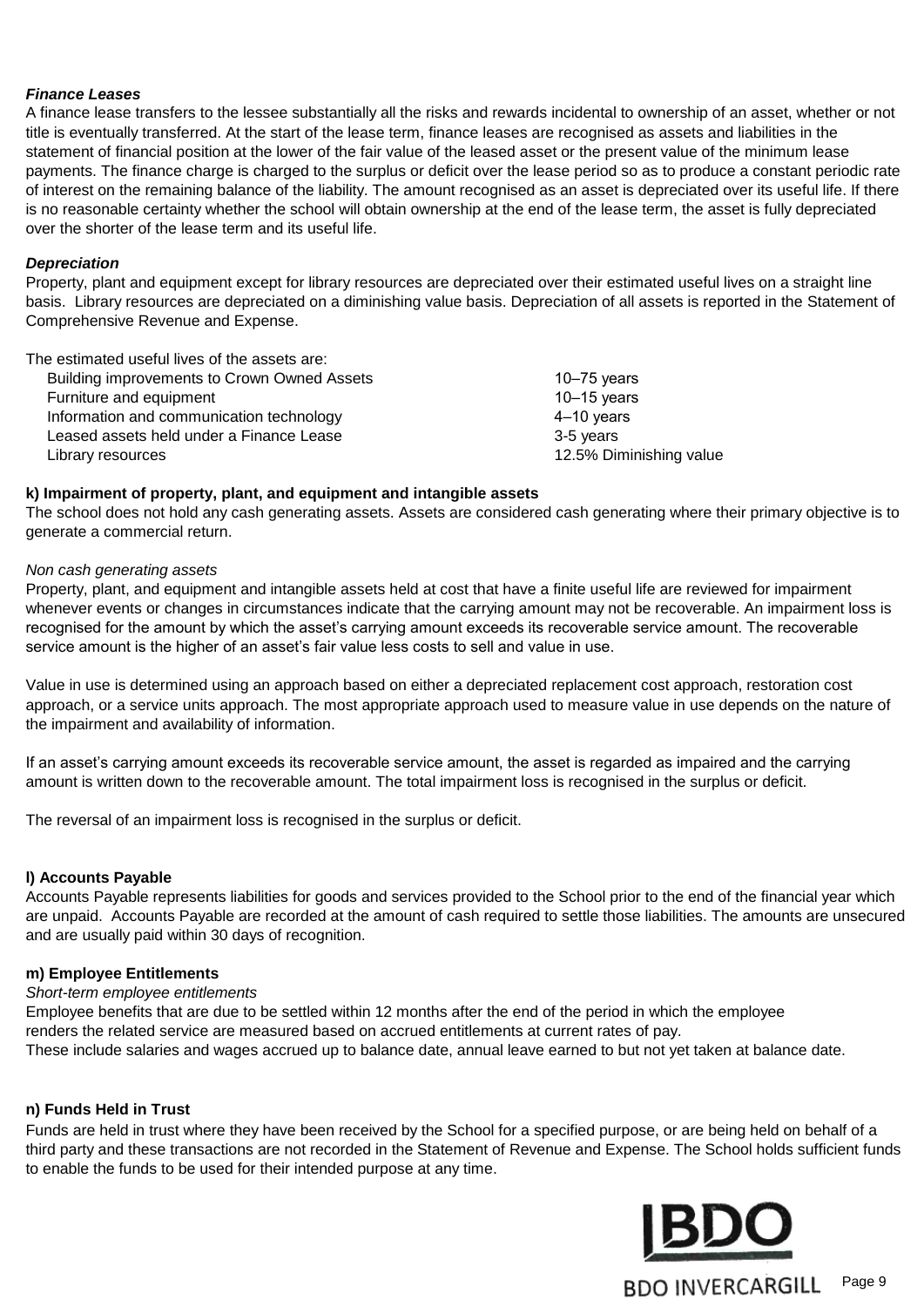#### **o) Shared Funds**

Shared Funds are held on behalf of a cluster of participating schools as agreed with the Ministry of Education. The cluster of schools operate activities outside of school control. These amounts are not recorded in the Statement of Revenue and Expense. The School holds sufficient funds to enable the funds to be used for their intended purpose.

#### **p) Provision for Cyclical Maintenance**

The property from which the School operates is owned by the Crown, and is vested in the Ministry. The Ministry has gazetted a property occupancy document that sets out the Board's property maintenance responsibilities. The Board is responsible for maintaining the land, buildings and other facilities on the School site in a state of good order and repair.

Cyclical maintenance, which involves painting the interior and exterior of the School, makes up the most significant part of the Board's responsibilities outside day-to-day maintenance. The provision for cyclical maintenance represents the obligation the Board has to the Ministry and is based on the Board's ten year property plan (10YPP).

#### **q) Financial Assets and Liabilities**

The School's financial assets comprise cash and cash equivalents, accounts receivable, and investments. All of these financial assets, except for investments that are shares, are categorised as "loans and receivables" for accounting purposes in accordance with financial reporting standards.

Investments that are shares are categorised as "available for sale" for accounting purposes in accordance with financial reporting standards.

The School's financial liabilities comprise accounts payable, borrowings, finance lease liability, and painting contract liability. All of these financial liabilities are categorised as "financial liabilities measured at amortised cost" for accounting purposes in accordance with financial reporting standards.

#### **r) Goods and Services Tax (GST)**

The financial statements have been prepared on a GST exclusive basis, with the exception of accounts receivable and accounts payable which are stated as GST inclusive.

The net amount of GST paid to, or received from, the IRD, including the GST relating to investing and financing activities, is classified as a net operating cash flow in the statements of cash flows.

Commitments and contingencies are disclosed exclusive of GST.

#### **s) Budget Figures**

The budget figures are extracted from the School budget that was approved by the Board at the start of the year.

#### **t) Services received in-kind**

From time to time the School receives services in-kind, including the time of volunteers. The School has elected not to recognise services received in kind in the Statement of Comprehensive Revenue and Expense.

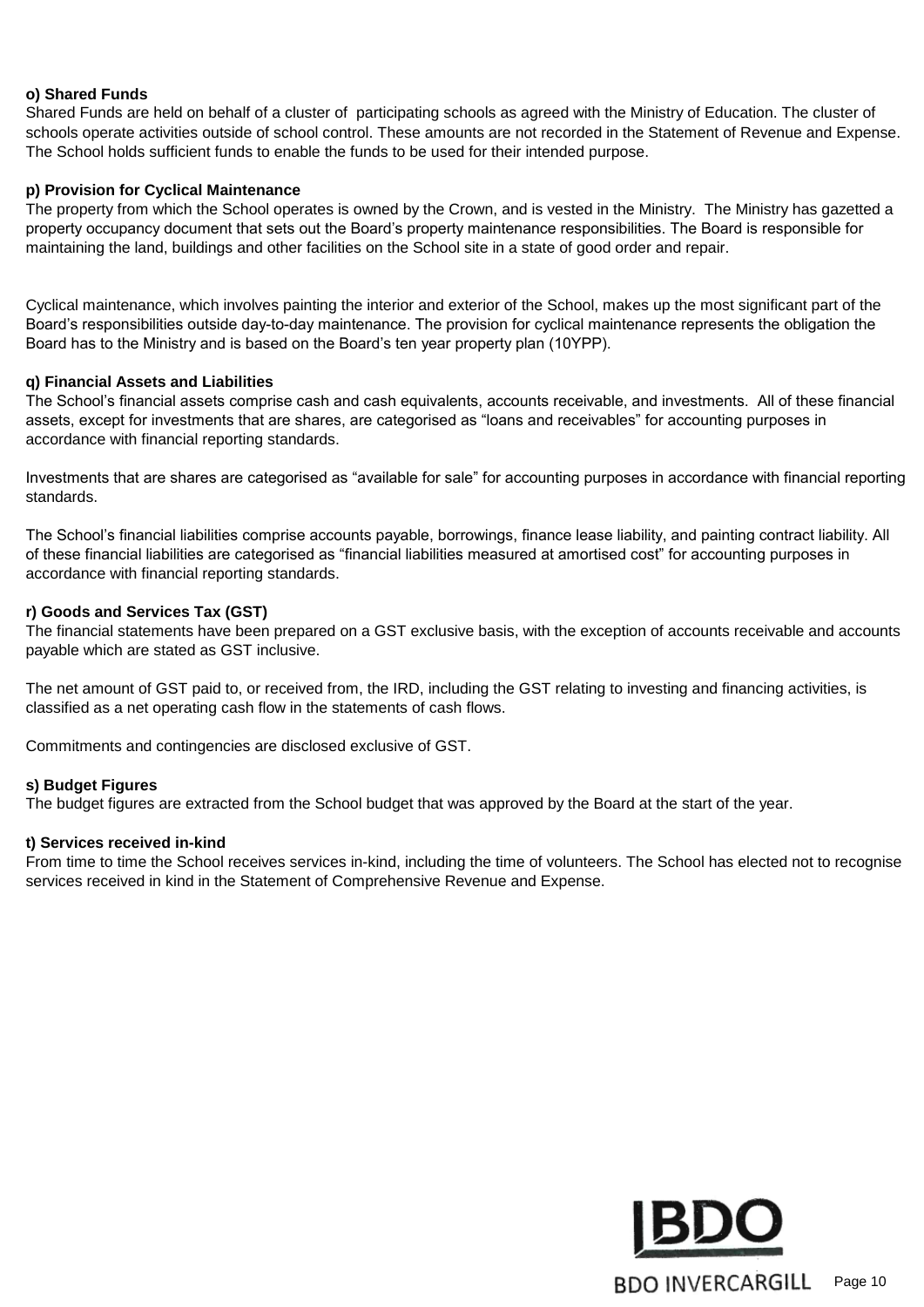#### **2. Government Grants**

|                                  | 2019        | 2019<br><b>Budget</b> | 2018          |
|----------------------------------|-------------|-----------------------|---------------|
|                                  | Actual<br>S | (Unaudited)           | <b>Actual</b> |
| <b>Operational Grants</b>        | 246.325     | 231,858               | 239,566       |
| <b>Teachers' Salaries Grants</b> | 650,832     | ۰                     | 608,192       |
| Use of Land and Buildings Grants | 107.564     | ٠                     | 270,065       |
| <b>Other MoE Grants</b>          | 64.209      | 38,653                | 33,714        |
| <b>Other Government Grants</b>   | ۰           | -                     | 27,542        |
|                                  | ,068,930    | 270,511               | 1.179.079     |

#### **3. Locally Raised Funds**

Local funds raised within the School's community are made up of:

|                                                      | 2019          | 2019<br><b>Budget</b> | 2018          |
|------------------------------------------------------|---------------|-----------------------|---------------|
|                                                      | <b>Actual</b> | (Unaudited)           | <b>Actual</b> |
| Revenue                                              | \$            | \$                    | \$            |
| Donations                                            | 21,418        | 17,000                | 26,017        |
| Bequests & Grants                                    | 8,911         |                       |               |
| <b>Activities</b>                                    | 20,012        | 21,650                | 24,598        |
| Trading                                              | 2,088         | 1,450                 | 1,568         |
| Fundraising                                          | 18,459        | 20,000                | 19,839        |
| Other Revenue                                        | 27,130        | 25,750                | 33,711        |
|                                                      | 98,018        | 85,850                | 105,733       |
| <b>Expenses</b>                                      |               |                       |               |
| Activities                                           | 19,324        | 20,000                | 19,175        |
| Trading                                              | 1,461         | 150                   | 66            |
| Fundraising (Costs of Raising Funds)                 | 820           |                       | 728           |
| Other Locally Raised Funds Expenditure               | 7,072         | 6,100                 | 3,385         |
|                                                      | 28,677        | 26,250                | 23,354        |
| Surplus/ (Deficit) for the year Locally raised funds | 69,341        | 59,600                | 82,379        |

#### **4. Learning Resources**

|                                          | 2019                | 2019<br><b>Budget</b> | 2018                |
|------------------------------------------|---------------------|-----------------------|---------------------|
|                                          | <b>Actual</b><br>\$ | (Unaudited)<br>จ      | <b>Actual</b><br>\$ |
| Curricular                               | 10,313              | 21,266                | 18,372              |
| <b>Equipment Repairs</b>                 | 362                 | 500                   | 49                  |
| Information and Communication Technology | 12.751              | 13,000                | 12,636              |
| <b>Extra-Curricular Activities</b>       | 4,334               | 3,900                 | 3,133               |
| <b>Library Resources</b>                 | 242                 | 370                   | 413                 |
| <b>Employee Benefits - Salaries</b>      | 835,279             | 133,320               | 730,713             |
| <b>Staff Development</b>                 | 7,719               | 10,000                | 10,190              |
|                                          | 871,000             | 182,356               | 775,506             |

**BDO BDO INVERCARGILL** Page 11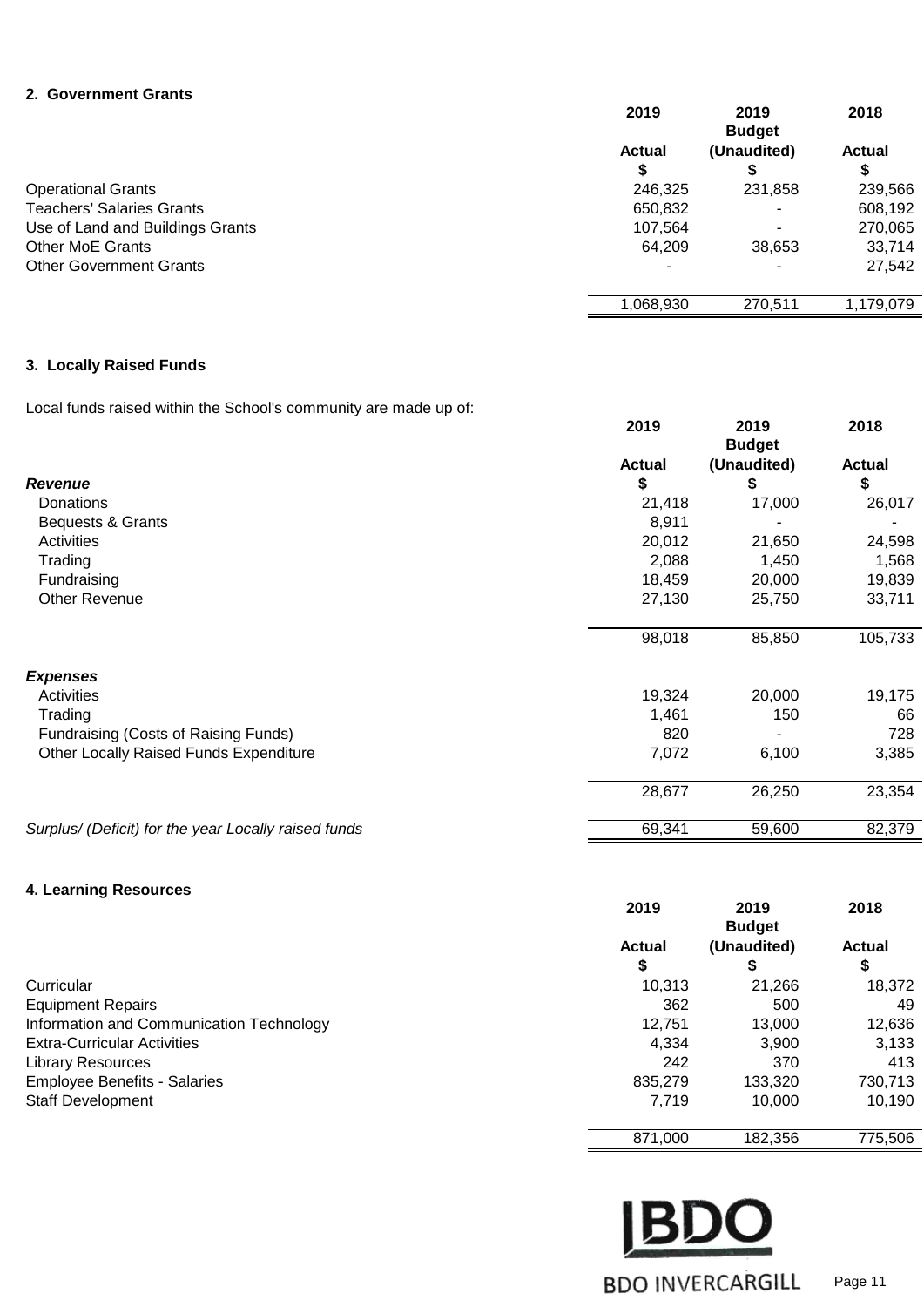#### **5. Administration**

|                                                | 2019          | 2019<br><b>Budget</b> | 2018          |
|------------------------------------------------|---------------|-----------------------|---------------|
|                                                | <b>Actual</b> | (Unaudited)           | <b>Actual</b> |
|                                                | \$            | \$                    | \$            |
| <b>Audit Fee</b>                               | 3,123         | 3,050                 | 3,032         |
| <b>Board of Trustees Fees</b>                  | 4,510         | 4,600                 | 4,620         |
| <b>Board of Trustees Expenses</b>              | 5,163         | 4,825                 | 2,520         |
| Communication                                  | 2,352         | 2,850                 | 2,561         |
| Consumables                                    | 779           | 800                   | 729           |
| <b>Operating Lease</b>                         | 8,055         | 24,450                | 12,396        |
| Other                                          | 19,768        | 17,375                | 16,433        |
| <b>Employee Benefits - Salaries</b>            | 41,073        | 29,500                | 30,665        |
| Insurance                                      | 5,622         | 11,000                | 5,566         |
| Service Providers, Contractors and Consultancy | 6,585         | 8,000                 | 10,919        |
|                                                | 97,030        | 106,450               | 89,441        |
| 6. Property                                    |               |                       |               |
|                                                | 2019          | 2019<br><b>Budget</b> | 2018          |
|                                                | <b>Actual</b> | (Unaudited)           | <b>Actual</b> |
|                                                | \$            | \$                    | \$            |
| Caretaking and Cleaning Consumables            | 4,904         | 5,200                 | 4,260         |
| <b>Cyclical Maintenance Provision</b>          | 3,071         |                       | (5, 843)      |
| Grounds                                        | 13,584        | 8,000                 | 12,760        |
| Heat, Light and Water                          | 39,874        | 41,800                | 39,966        |
| Rates                                          | 1,399         | 1,600                 | 1,436         |
| Repairs and Maintenance                        | 19,616        | 21,550                | 15,670        |
| Use of Land and Buildings                      | 107,564       |                       | 270,065       |
| <b>Employee Benefits - Salaries</b>            | 25,116        | 22,500                | 21,415        |
|                                                | 215,128       | 100,650               | 359,729       |

The use of land and buildings figure represents 8% of the school's total property value. Property values are established as part of the nation-wide revaluation exercise that is conducted every 30 June for the Ministry of Education's year-end reporting purposes.

#### **7. Depreciation**

|                                          | 2019          | 2019          | 2018          |
|------------------------------------------|---------------|---------------|---------------|
|                                          |               | <b>Budget</b> | <b>Actual</b> |
|                                          | <b>Actual</b> | (Unaudited)   |               |
|                                          | \$            | \$            | \$            |
| Buildings - School                       | 6,598         | 7,021         | 6,598         |
| <b>Building Improvements - Crown</b>     | 7.141         | 8,019         | 7,535         |
| <b>Furniture and Equipment</b>           | 4,489         | 5,417         | 5,091         |
| Information and Communication Technology | 3,850         | 7.714         | 7,249         |
| <b>Leased Assets</b>                     | 15,197        | 10,948        | 12,431        |
| <b>Library Resources</b>                 | 2,679         | 2,881         | 2,705         |
|                                          | 39,954        | 42,000        | 41,609        |

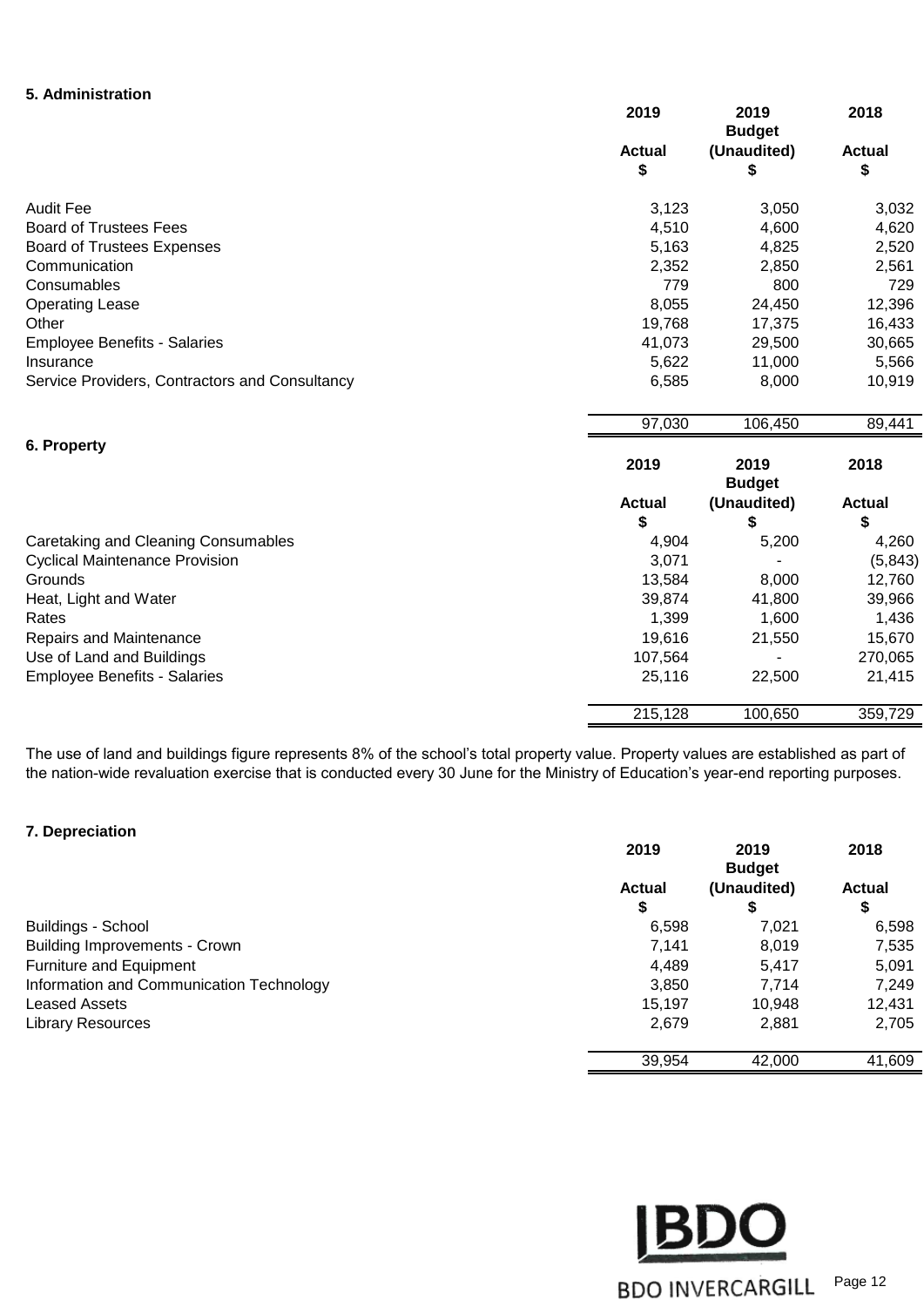#### **8. Cash and Cash Equivalents**

|                                                   | 2019               | 2019<br><b>Budget</b> | 2018               |
|---------------------------------------------------|--------------------|-----------------------|--------------------|
|                                                   | <b>Actual</b><br>S | (Unaudited)           | <b>Actual</b><br>S |
| <b>Bank Current Account</b>                       | 51.407             | 2.206                 | 1,110              |
| <b>Bank Call Account</b>                          | 86.689             | 39.722                | 44,346             |
| Cash and cash equivalents for Cash Flow Statement | 138,096            | 41.928                | 45,456             |
|                                                   |                    |                       |                    |

The carrying value of short-term deposits with maturity dates of 90 days or less approximates their fair value.

Of the \$138,096 Cash and Cash Equivalents, \$17,448 is held by the School on behalf of the Ministry of Education. These funds are required to be spent in 2020 on Crown owned school buildings under the School's Five Year Property Plan.

Of the \$138,096 Cash and Cash Equivalents, \$126,732 of unspent grant funding is held by the School. This funding is subject to restrictions which specify how the grant is required to be spent in providing specified deliverables of the grant arrangement.

Of the \$138,096 Cash and Cash Equivalents, \$3,300 is held by the School on behalf of the South Otago Principals cluster. See note 16 for details of how the funding received for the cluster has been spent in the year.

#### **9. Accounts Receivable**

|                                            | 2019          | 2019<br><b>Budget</b> | 2018          |
|--------------------------------------------|---------------|-----------------------|---------------|
|                                            | <b>Actual</b> | (Unaudited)           | <b>Actual</b> |
|                                            | \$            | S                     | \$            |
| Receivables                                | 4,424         | 5,503                 | 5,503         |
| Allowance for credit/ losses               | (2, 117)      |                       |               |
| Interest Receivable                        | 568           | 1,425                 | 1,425         |
| <b>Teacher Salaries Grant Receivable</b>   | 40,985        | 40,285                | 40,285        |
|                                            | 43,860        | 47,213                | 47,213        |
| Receivables from Exchange Transactions     | 2,875         | 6,928                 | 6,928         |
| Receivables from Non-Exchange Transactions | 40,985        | 40,285                | 40,285        |
|                                            | 43,860        | 47,213                | 47,213        |

#### **10. Investments**

The School's investment activities are classified as follows:

|                          |               | <b>Budget</b> |               |  |
|--------------------------|---------------|---------------|---------------|--|
|                          | <b>Actual</b> | (Unaudited)   | <b>Actual</b> |  |
| <b>Current Asset</b>     |               |               |               |  |
| Short-term Bank Deposits | 97,765        | 40.000        | 93,817        |  |



**2019 2019 2018**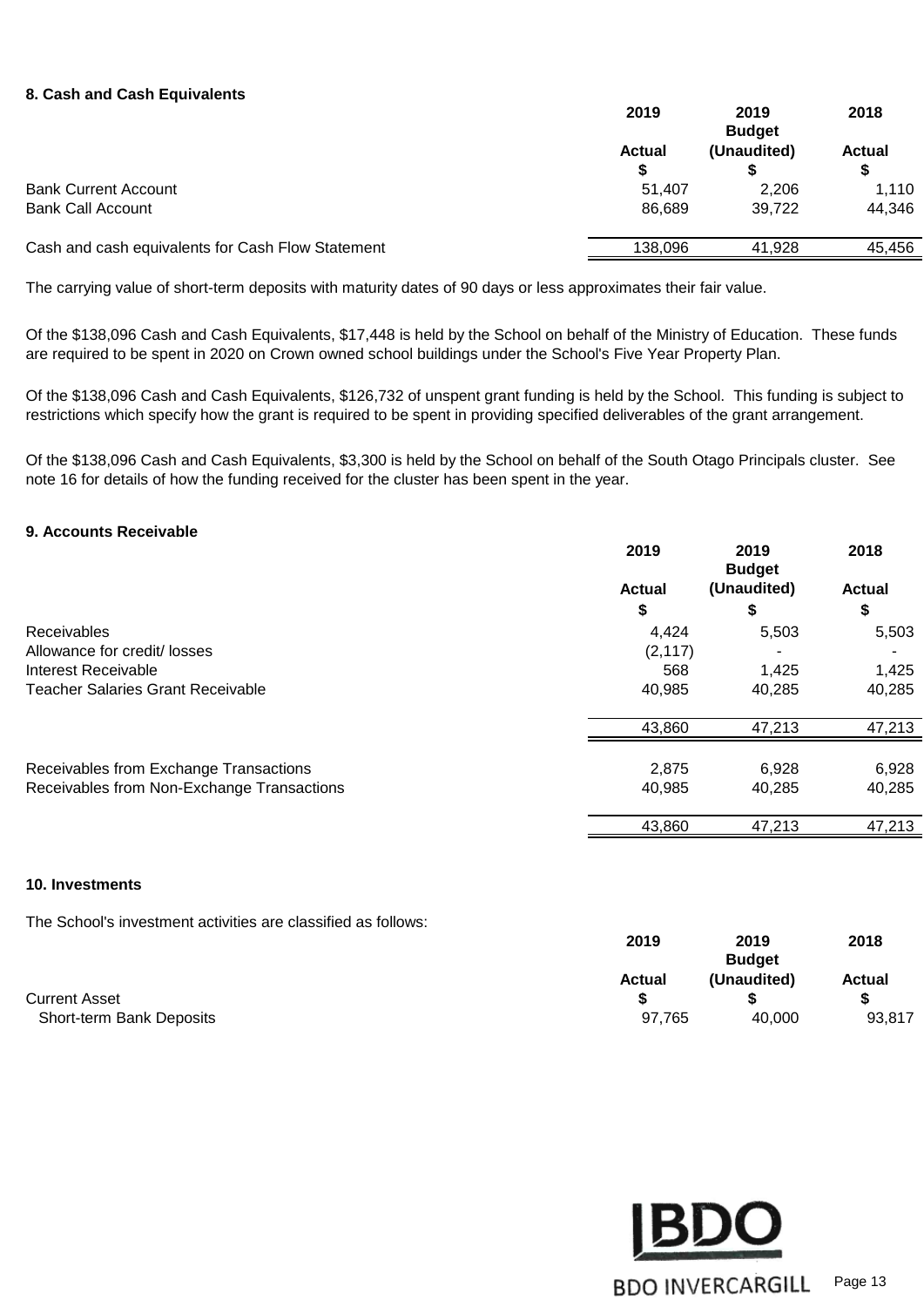#### **11. Property, Plant and Equipment**

|                               | Opening<br>Balance (NBV) | Additions | <b>Disposals</b> | Impairment | Depreciation | <b>Total (NBV)</b> |
|-------------------------------|--------------------------|-----------|------------------|------------|--------------|--------------------|
| 2019                          | \$                       | \$        | \$               | \$         | \$           | \$                 |
| <b>Buildings</b>              | 184,274                  |           |                  |            | (6,598)      | 177,676            |
| <b>Building Improvements</b>  | 35,457                   | 3,268     |                  |            | (7, 141)     | 31,584             |
| Furniture and Equipment       | 27,358                   | 1,547     |                  |            | (4, 489)     | 24,416             |
| Information and Communication |                          |           |                  |            |              |                    |
| Technology                    | 17,581                   | 677       |                  | (1,636)    | (3,850)      | 12,772             |
| <b>Leased Assets</b>          | 37.371                   | 5,827     |                  |            | (15, 196)    | 28,002             |
| <b>Library Resources</b>      | 18.940                   | 2.730     |                  | (240)      | (2,679)      | 18,751             |
| Balance at 31 December 2019   | 320,981                  | 14,049    |                  | (1,876)    | (39,953)     | 293,201            |

During the year the School lost 80 library books. An impairment loss of \$240 has been recognised directly as an expense in the Statement of Comprehensive Revenue & Expense.

|                                          | Cost or<br><b>Valuation</b> | Accumulated<br><b>Depreciation</b> | <b>Net Book</b><br>Value |
|------------------------------------------|-----------------------------|------------------------------------|--------------------------|
| 2019                                     | \$                          | \$                                 | \$                       |
| <b>Buildings</b>                         | 287.508                     | (109, 832)                         | 177,676                  |
| <b>Building Improvements</b>             | 195.464                     | (163, 880)                         | 31,584                   |
| Furniture and Equipment                  | 116,108                     | (91, 692)                          | 24,416                   |
| Information and Communication Technology | 138,736                     | (125, 965)                         | 12,772                   |
| <b>Leased Assets</b>                     | 62,782                      | (34, 780)                          | 28,002                   |
| <b>Library Resources</b>                 | 60,733                      | (41, 982)                          | 18,751                   |
| <b>Balance at 31 December 2019</b>       | 861,331                     | (568, 131)                         | 293,201                  |

|                                    | Opening<br>Balance (NBV) | Additions | <b>Disposals</b> | Impairment | Depreciation | Total (NBV) |
|------------------------------------|--------------------------|-----------|------------------|------------|--------------|-------------|
| 2018                               |                          | ₽         | \$               |            |              |             |
| <b>Buildings</b>                   | 190,872                  |           |                  |            | (6,598)      | 184,274     |
| <b>Building Improvements</b>       | 38,672                   | 4,320     |                  |            | (7, 535)     | 35,457      |
| <b>Furniture and Equipment</b>     | 28.907                   | 3,542     |                  |            | (5,091)      | 27,358      |
| Information and Communication      |                          |           |                  |            |              |             |
| Technology                         | 20,379                   | 4,451     |                  |            | (7, 249)     | 17,581      |
| <b>Leased Assets</b>               | 25,495                   | 24,307    |                  |            | (12, 431)    | 37,371      |
| Library Resources                  | 19.478                   | 2,427     |                  | (260)      | (2,705)      | 18,940      |
| <b>Balance at 31 December 2018</b> | 323,804                  | 39.047    |                  | (260)      | (41, 609)    | 320,981     |

During the year the School lost 82 library books. An impairment loss of \$260 has been recognised directly as an expense in the Statement of Comprehensive Revenue & Expense.

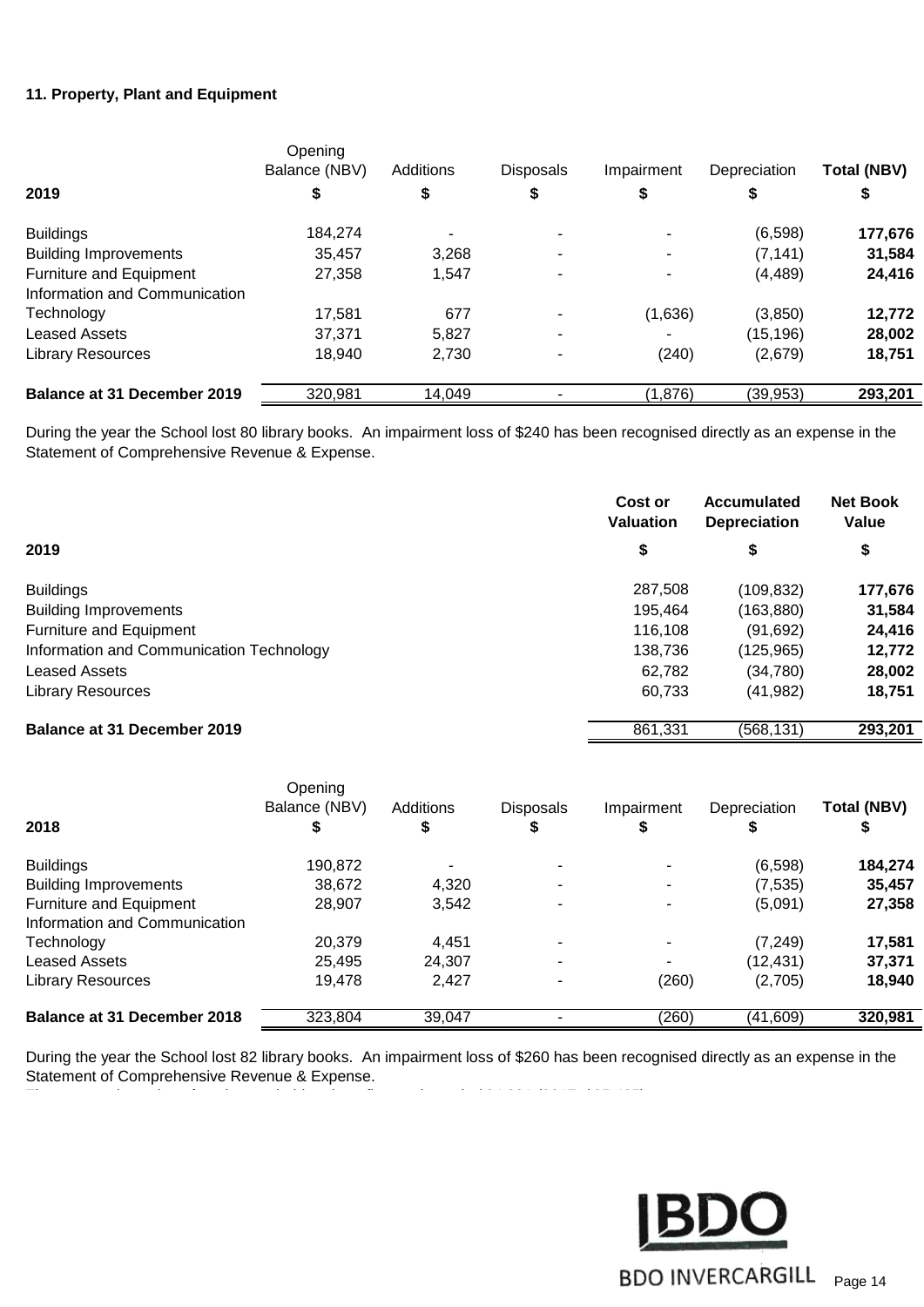|                                          | Cost or<br><b>Valuation</b> | <b>Accumulated</b><br><b>Depreciation</b> | <b>Net Book</b><br>Value |
|------------------------------------------|-----------------------------|-------------------------------------------|--------------------------|
| 2018                                     | \$                          | \$                                        | \$                       |
| <b>Buildings</b>                         | 287,508                     | (103, 234)                                | 184,274                  |
| <b>Building Improvements</b>             | 192.197                     | (156,740)                                 | 35,457                   |
| Furniture and Equipment                  | 114,562                     | (87, 204)                                 | 27,358                   |
| Information and Communication Technology | 140,242                     | (122,661)                                 | 17,581                   |
| <b>Leased Assets</b>                     | 56.951                      | (19,580)                                  | 37,371                   |
| <b>Library Resources</b>                 | 58,748                      | (39, 808)                                 | 18,940                   |
| Balance at 31 December 2018              | 850,208                     | (529, 227)                                | 320,981                  |

#### **12. Accounts Payable**

|                                                               | 2019          | 2019<br><b>Budget</b> | 2018          |
|---------------------------------------------------------------|---------------|-----------------------|---------------|
|                                                               | <b>Actual</b> | (Unaudited)           | <b>Actual</b> |
|                                                               | \$            | \$                    | \$            |
| <b>Operating Creditors</b>                                    | 17,162        | 20,451                | 20,451        |
| <b>Banking Staffing Overuse</b>                               | 4,740         |                       |               |
| <b>Employee Entitlements - Salaries</b>                       | 50,094        | 40,285                | 40,285        |
| Employee Entitlements - Leave Accrual                         | 1,795         | 536                   | 536           |
|                                                               | 73,791        | 61,272                | 61,272        |
| Payables for Exchange Transactions                            | 73,791        | 61,272                | 61,272        |
|                                                               | 73,791        | 61,272                | 61,272        |
| The carrying value of payables approximates their fair value. |               |                       |               |

#### **13. Revenue Received in Advance**

| 2019          | 2019          | 2018          |
|---------------|---------------|---------------|
|               | <b>Budget</b> |               |
| <b>Actual</b> | (Unaudited)   | <b>Actual</b> |
| \$            | \$            | ъ             |
| 126,732       | $\sim$        | ۰.            |
|               |               |               |

#### **14. Provision for Cyclical Maintenance**

|                                                       | 2019                | 2019<br><b>Budget</b> | 2018                |
|-------------------------------------------------------|---------------------|-----------------------|---------------------|
|                                                       | <b>Actual</b><br>\$ | (Unaudited)<br>æ.     | <b>Actual</b><br>\$ |
| Provision at the Start of the Year                    | 23,903              | 23,903                | 30,109              |
| Increase/ (decrease) to the Provision During the Year | 3,071               |                       | 3,071               |
| Use of the Provision During the Year                  |                     |                       | (363)               |
| Adjustment to the Provision                           |                     |                       | (8,914)             |
| Provision at the End of the Year                      | 26,974              | 23,903                | 23,903              |
| <b>Cyclical Maintenance - Current</b>                 | 7,560               | 6,873                 | 6,873               |
| Cyclical Maintenance - Term                           | 19,414              | 17,030                | 17,030              |
|                                                       | 26,974              | 23,903                | 23,903              |



Page 15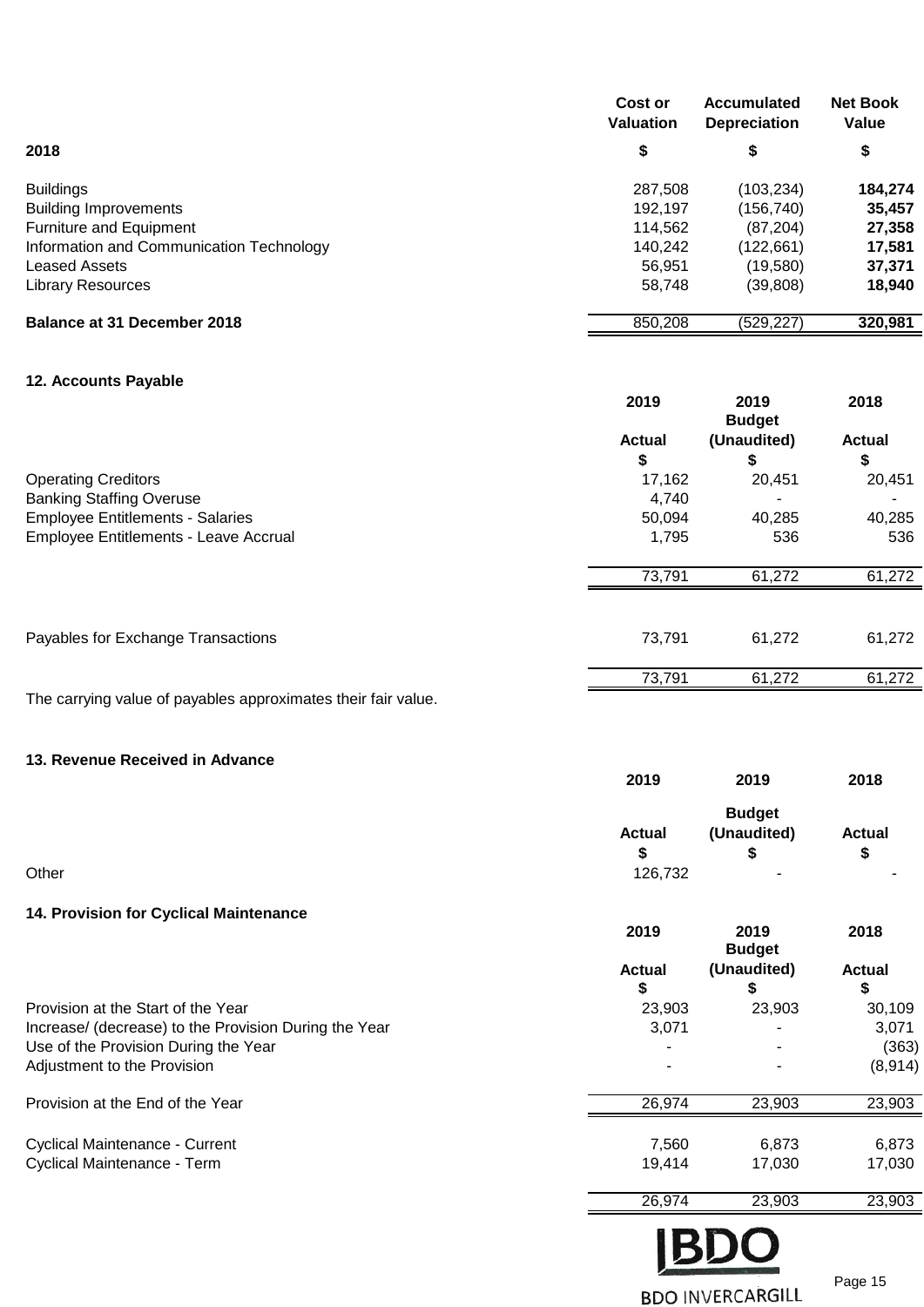#### **15. Finance Lease Liability**

The School has entered into a number of finance lease agreements for computers and other ICT equipment. Minimum lease

|                                                  | 2019               | 2019<br><b>Budget</b> | 2018               |
|--------------------------------------------------|--------------------|-----------------------|--------------------|
|                                                  | <b>Actual</b><br>S | (Unaudited)           | <b>Actual</b><br>S |
| No Later than One Year                           | 20,514             | 9,028                 | 9,028              |
| Later than One Year and no Later than Five Years | 23,991             | 33.509                | 33,509             |
|                                                  | 44.505             | 42.537                | 42,537             |
|                                                  |                    |                       |                    |

#### **16. Funds Held for Capital Works Projects**

During the year the School received and applied funding from the Ministry of Education for the following capital works projects:

|                          | 2019               | <b>Opening</b><br><b>Balances</b> | <b>Receipts</b><br>from MoE | <b>Payments</b> | BOT<br><b>Contributions</b> | <b>Closing</b><br><b>Balances</b> |
|--------------------------|--------------------|-----------------------------------|-----------------------------|-----------------|-----------------------------|-----------------------------------|
| School Rebuild           | <i>in progress</i> |                                   | 20,093                      | (2,645)         |                             | 17,448                            |
| Pool Upgrade             | in progress        |                                   | 48,612                      | (57, 281)       | 3,268                       | (5,401)                           |
| <b>Library Flood</b>     | completed          |                                   | 4,983                       | (4,983)         |                             |                                   |
| <b>Boiler Room Flood</b> | completed          |                                   | 4,424                       | (4, 424)        |                             |                                   |
| Door Repairs             | completed          |                                   | 6,041                       | (6,041)         |                             |                                   |
| Totals                   |                    |                                   | 84,153                      | (75, 374)       | 3,268                       | 12,047                            |
|                          |                    |                                   |                             |                 |                             |                                   |

#### **Represented by:**

Funds Held on Behalf of the Ministry of Education<br>
Funds Due from the Ministry of Education (5,401) (5,401) Funds Due from the Ministry of Education

|                                      |           |                            |                             |                 |                                    | 12,047                            |  |
|--------------------------------------|-----------|----------------------------|-----------------------------|-----------------|------------------------------------|-----------------------------------|--|
|                                      | 2018      | Opening<br><b>Balances</b> | <b>Receipts</b><br>from MoE | <b>Payments</b> | <b>BOT</b><br><b>Contributions</b> | <b>Closing</b><br><b>Balances</b> |  |
| <b>Emergency Repairs Sewage</b>      | completed | -                          | 6,352                       | (6, 403)        | 51                                 |                                   |  |
| <b>Emergency Repairs Boiler Fire</b> | completed | -                          | 63,517                      | (63, 517)       |                                    |                                   |  |
| Totals                               |           |                            | 69.869                      | (69, 920)       | 51                                 |                                   |  |

#### **17. Funds Held on Behalf of SO Principals Cluster**

Clutha Valley School is the lead school and holds funds on behalf of the SO Principals cluster, a group of schools funded by the Ministry.

| Funds Held at Beginning of the Year<br><b>Funds Received from Cluster Members</b><br>Funds Spent on Behalf of the Cluster | 2019<br><b>Actual</b><br>\$<br>7,015<br>(526) | 2019<br><b>Budget</b><br>S<br>7,015    | 2018<br><b>Actual</b><br>\$<br>6,101<br>914 |
|---------------------------------------------------------------------------------------------------------------------------|-----------------------------------------------|----------------------------------------|---------------------------------------------|
| Funds Held at Year End                                                                                                    | 6,489                                         | 7,015                                  | 7,015                                       |
|                                                                                                                           |                                               | <b>IBDO</b><br><b>BDO INVERCARGILL</b> | Page 16                                     |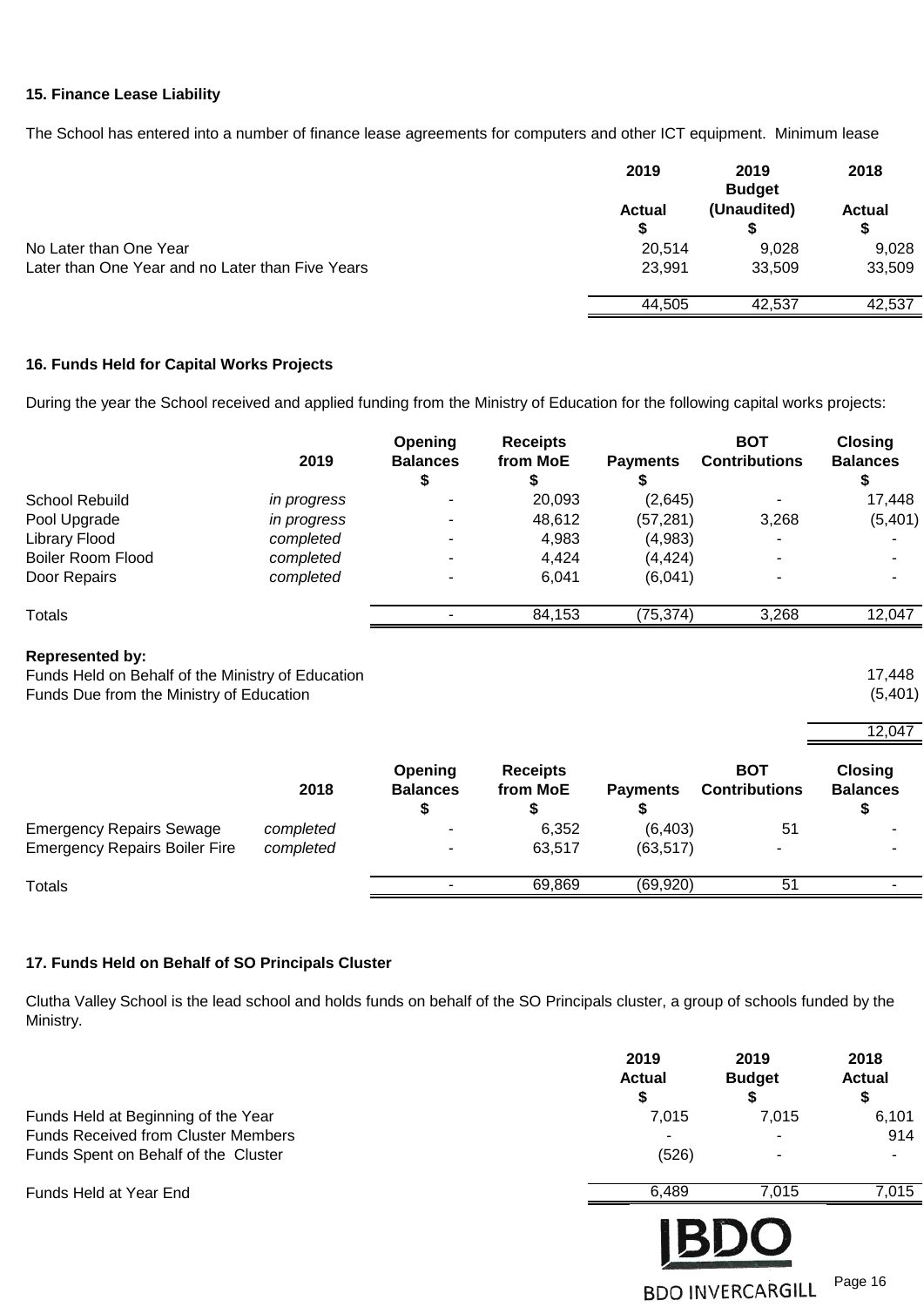These assets and liabilities form part of the school's assets and liabilities and are presented on the school's statement of financial position.

| 3,300 | 3,826 | 3,826 |
|-------|-------|-------|
| 3,189 | 3,189 | 3,189 |
|       |       |       |

#### **18. Related Party Transactions**

The School is a controlled entity of the Crown, and the Crown provides the major source of revenue to the school. The school enters into transactions with other entities also controlled by the Crown, such as government departments, state-owned enterprises and other Crown entities. Transactions with these entities are not disclosed as they occur on terms and conditions no more or less favourable than those that it is reasonable to expect the school would have adopted if dealing with that entity at arm's length.

Related party disclosures have not been made for transactions with related parties that are within a normal supplier or client/recipient relationship on terms and condition no more or less favourable than those that it is reasonable to expect the school would have adopted in dealing with the party at arm's length in the same circumstances. Further, transactions with other government agencies (for example, Government departments and Crown entities) are not disclosed as related party transactions when they are consistent with the normal operating arrangements between government agencies and undertaken on the normal terms and conditions for such transactions.

#### **19. Remuneration**

#### *Key management personnel compensation*

Key management personnel of the School include all trustees of the Board, Principal, Deputy Principals and Heads of Departments.

|                                             | 2019<br><b>Actual</b> | 2018<br><b>Actual</b> |
|---------------------------------------------|-----------------------|-----------------------|
| <b>Board Members</b>                        | ₽                     | \$                    |
| Remuneration                                | 4,510                 | 4,620                 |
| Full-time equivalent members                | 0.25                  | 0.21                  |
| Leadership Team                             |                       |                       |
| Remuneration                                | 331.014               | 213,860               |
| Full-time equivalent members                | 3                     | 2                     |
| Total key management personnel remuneration | 335,524               | 218,480               |
| Total full-time equivalent personnel        | 3.25                  | 2.21                  |

The full time equivalent for Board members has been determined based on attendance at Board meetings, Committee meetings and for other obligations of the Board, such as stand downs and suspensions, plus the estimated time for Board members to prepare for meetings.

*Principal* 

The total value of remuneration paid or payable to the Principal was in the following bands:

|                                                  | 2019    | 2018    |
|--------------------------------------------------|---------|---------|
|                                                  | Actual  | Actual  |
| Salaries and Other Short-term Employee Benefits: | \$000   | \$000   |
| Salary and Other Payments                        | 120-130 | 110-120 |
| Benefits and Other Emoluments                    | $3 - 4$ | $3-4$   |

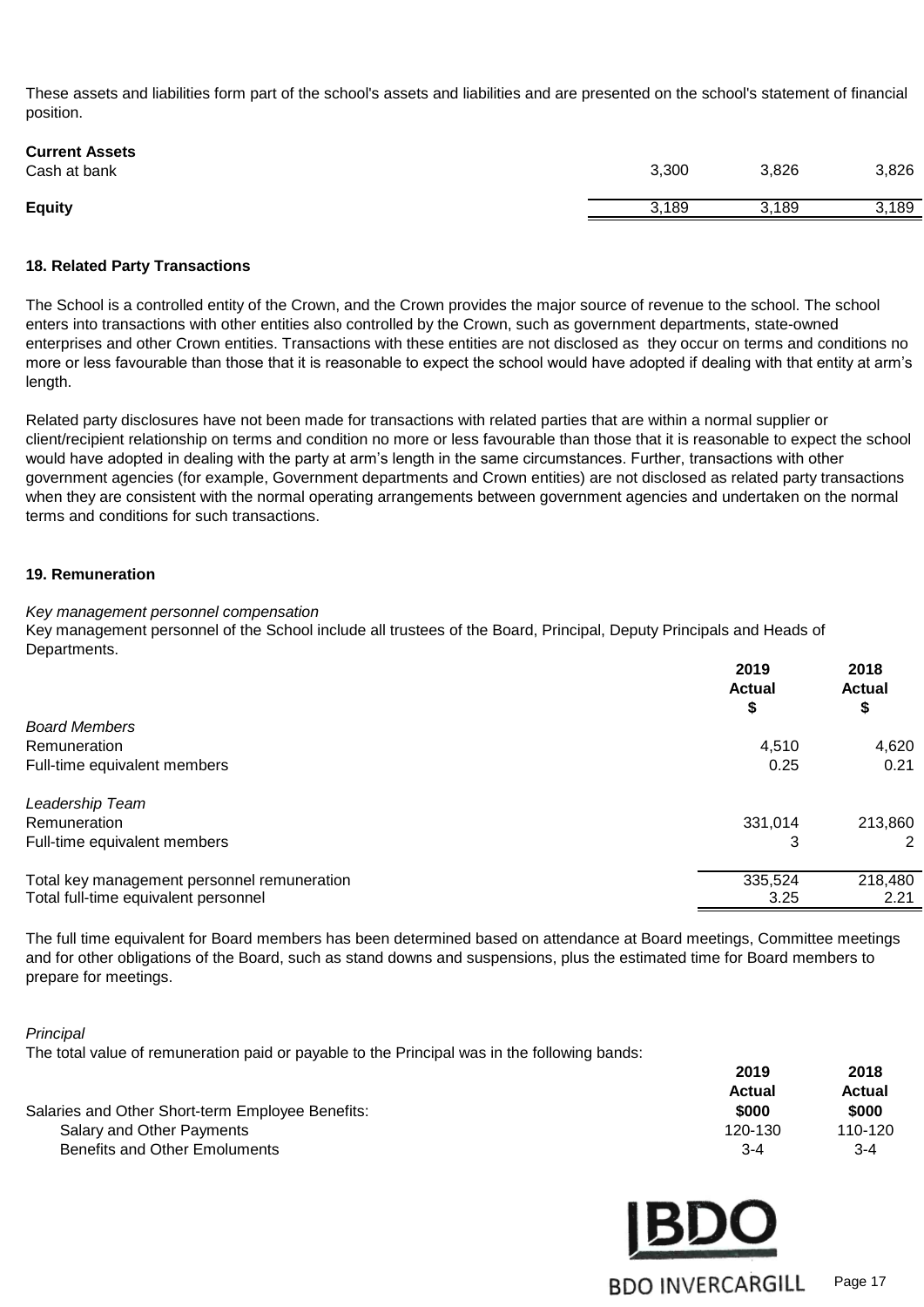#### *Other Employees*

The number of other employees with remuneration greater than \$100,000 was in the following bands:

| Remuneration | 2019              | 2018              |
|--------------|-------------------|-------------------|
| \$000        | <b>FTE Number</b> | <b>FTE Number</b> |
| 100-110      | 2.00              | 1.00              |
| 110-120      | 0.00              | 0.00              |
|              | 2.00              |                   |

The disclosure for 'Other Employees' does not include remuneration of the Principal.

#### **20. Compensation and Other Benefits Upon Leaving**

The total value of compensation or other benefits paid or payable to persons who ceased to be trustees, committee member, or employees during the financial year in relation to that cessation and number of persons to whom all or part of that total was payable was as follows:

|                  | 2019<br><b>Actual</b>    | 2018<br><b>Actual</b> |
|------------------|--------------------------|-----------------------|
| Total            | $\overline{\phantom{a}}$ | н.                    |
| Number of People | $\overline{\phantom{a}}$ |                       |

#### **21. Contingencies**

There are no contingent liabilities (except as noted below) and no contingent assets as at 31 December 2019 (Contingent liabilities and assets at 31 December 2018: nil).

#### **Holidays Act Compliance – schools payroll**

The Ministry of Education performs payroll processing and payments on behalf of school boards of trustees, through payroll service provider Education Payroll Limited.

The Ministry has commenced a review of the schools sector payroll to ensure compliance with the Holidays Act 2003. The initial phase of this review has identified areas of non-compliance. The Ministry has recognised an estimated provision based on the analysis of sample data, which may not be wholly representative of the total dataset for Teacher and Support Staff Entitlements. A more accurate estimate will be possible after further analysis of non-compliance has been completed, and this work is ongoing. Final calculations and potential impact on any specific individual will not be known until further detailed analysis has been completed

To the extent that any obligation cannot reasonably be quantified at 31 December 2019, a contingent liability for the school may exist.

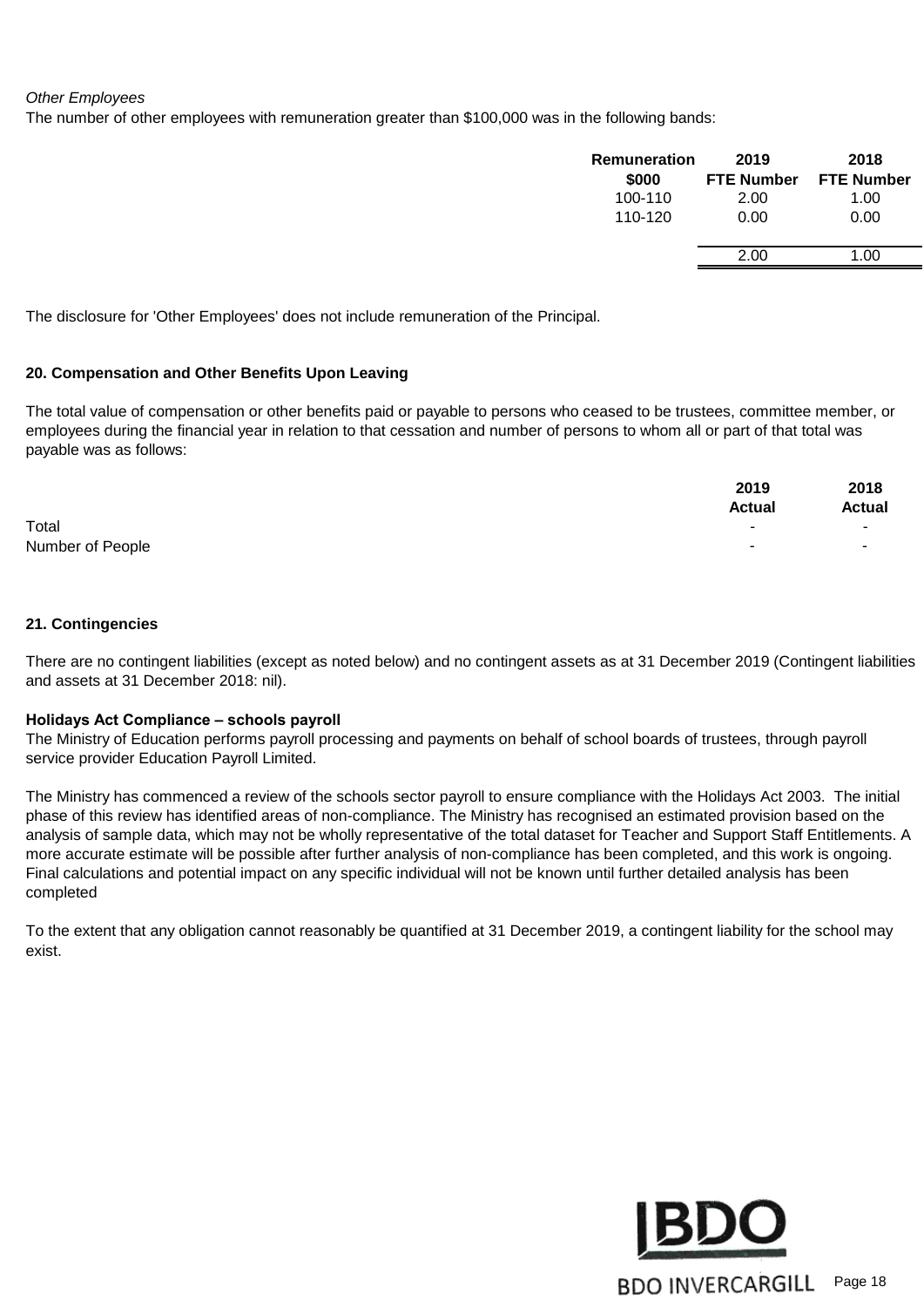#### **22. Commitments**

#### **(a) Capital Commitments**

As at 31 December 2019 the Board has entered into contract agreements for capital works as follows:

(b) \$270,571 contract to have the School Pool upgraded as agent for the Ministry of Education. This project is only partly funded by (a) As agent for the Ministry, the Board is tasked with rebuilding most of the School buildings. This project is to be fully funded by the Ministry. As at 31 December 2019 no specifc contract has been entered into, but \$20,093 has been received of which \$2,645 has been spent on the project to date. This project has been approved by the Ministry.; and

the Ministry and \$182,725 has been received of which \$57,281 has been spent on the project to balance date. This project has been approved by the Ministry; and

(Capital commitments at 31 December 2018: \$nil)

#### **(b) Operating Commitments**

As at 31 December 2019 the Board has entered into the following contracts:

(a) operating lease of iPads, Chromebooks and the service portion of the photocopier;

|                                                  | 2019<br><b>Actual</b> | 2018<br><b>Actual</b> |
|--------------------------------------------------|-----------------------|-----------------------|
|                                                  |                       |                       |
| No later than One Year                           | 5,814                 | 7,646                 |
| Later than One Year and No Later than Five Years | 6,663                 | 11,182                |
|                                                  | 12.477                | 18,828                |
|                                                  |                       |                       |

#### **23. Managing Capital**

The School's capital is its equity and comprises capital contributions from the Ministry of Education for property, plant and equipment and accumulated surpluses and deficits. The School does not actively manage capital but attempts to ensure that income exceeds spending in most years. Although deficits can arise as planned in particular years, they are offset by planned surpluses in previous years or ensuing years.

#### **24. Financial Instruments**

The carrying amount of financial assets and liabilities in each of the financial instrument categories are as follows:

#### **Financial assets measured at amortised cost (2018: Loans and receivables)**

|                                                        | 2019          | 2019<br><b>Budget</b> | 2018          |
|--------------------------------------------------------|---------------|-----------------------|---------------|
|                                                        | <b>Actual</b> | (Unaudited)           | <b>Actual</b> |
|                                                        | \$            | \$                    | \$            |
| Cash and Cash Equivalents                              | 138,096       | 41,928                | 45,456        |
| <b>Receivables</b>                                     | 43,860        | 47,213                | 47,213        |
| <b>Investments - Term Deposits</b>                     | 97,765        | 40,000                | 93,817        |
| Total Financial assets measured at amortised cost      | 279,721       | 129,141               | 186,486       |
| Financial liabilities measured at amortised cost       |               |                       |               |
| Payables                                               | 73,791        | 61,272                | 61,272        |
| <b>Finance Leases</b>                                  | 29,609        | 38,152                | 38,152        |
| Total Financial Liabilities Measured at Amortised Cost | 103,400       | 99,424                | 99,424        |
|                                                        |               |                       |               |

**BDO INVERCARGILL** 

 $PQ$ 

Page 19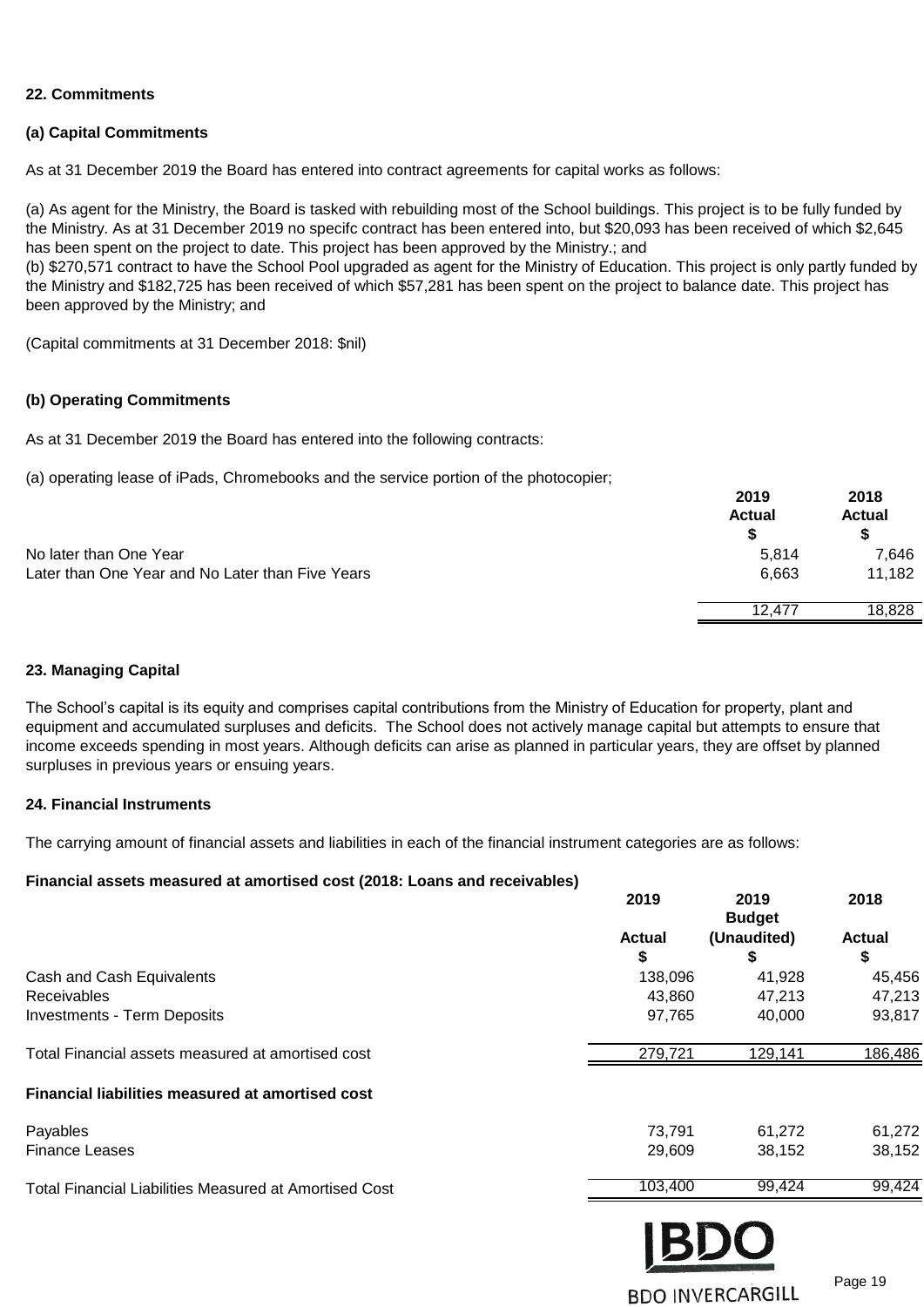#### **25. Events After Balance Date**

#### **Impact of COVID-19**

On March 11, 2020, the World Health Organisation declared the outbreak of COVID-19 (a novel Coronavirus) a pandemic. Two weeks later, on 26 March, New Zealand increased its' COVID-19 alert level to level 4 and a nationwide lockdown commenced. As part of this lockdown all schools were closed until 18 May 2020.

At the date of issuing the financial statements, the school has been able to absorb the majority of the impact from the natiowide lockdown as it was decided to start the annual Easter School holidays early. In the periods the school was physically closed but open for tuition, the school switched to alternative methods of delivering the curriculum, so students can learn remotely.

At this time the full financial impact of the COVID-19 pandemic is not able to be determined, but it is not expected to be significant to the school. The school will continue to receive funding from the Ministry of Education, even while closed.

#### **26. Comparatives**

There have been a number of prior period comparatives which have been reclassified to make disclosure consistent with the current year.

#### **27. Adoption of PBE IFRS 9 Financial Instruments**

In accordance with the transitional provisions of PBE IFRS 9, the school has elected not to restate the information for previous years to comply with PBE IFRS 9. Adjustments arising from the adoption of PBE IFRS 9 are recognised in opening equity at 1 January 2019. Accounting policies have been updated to comply with PBE IFRS 9. The main updates are:

• Note 9 Receivables: This policy has been updated to reflect that the impairment of short-term receivables is now determined by applying an expected credit loss model.

• Note 10 Investments - Term deposits: This policy has been updated to explain that a loss allowance for expected credit losses is recognised only if the estimated loss allowance is not trivial.

Upon transition to PBE IFRS9 there were no material adjustments to these financial statements.

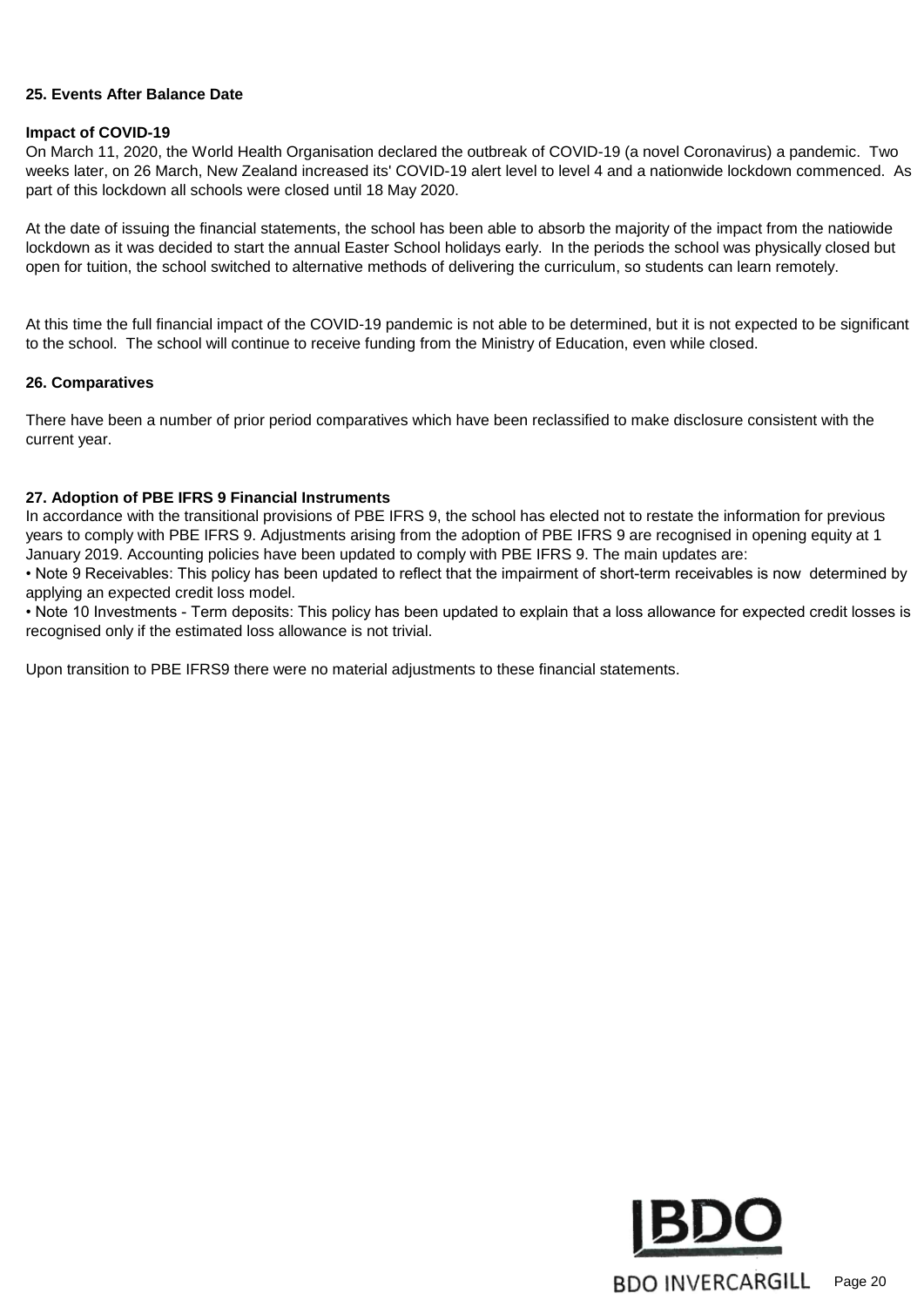



Analysis of Variance Reporting 2019

| <b>School Name:</b>   | Clutha Valley Primary School                            |                                                                                                                                                                 | <b>School Number:</b>                                                                       | 3724                                                                                                                                                                                                                                                                                         |                                                                                                                   |
|-----------------------|---------------------------------------------------------|-----------------------------------------------------------------------------------------------------------------------------------------------------------------|---------------------------------------------------------------------------------------------|----------------------------------------------------------------------------------------------------------------------------------------------------------------------------------------------------------------------------------------------------------------------------------------------|-------------------------------------------------------------------------------------------------------------------|
| <b>Strategic Aim:</b> |                                                         | them to <u>achieve and progress</u> to the best of their ability.                                                                                               |                                                                                             |                                                                                                                                                                                                                                                                                              | Clutha Valley Board of Trustees and staff are committed to ensuring children participate in a journey that allows |
| <b>Annual Aim:</b>    | For all students to make<br>Annual Objective 1: To lift |                                                                                                                                                                 | progress and achieve across the curriculum.<br>achievement in mathematics for all students. |                                                                                                                                                                                                                                                                                              |                                                                                                                   |
| <b>Target:</b>        | Target 1:                                               | Target 1: (Based on students enrolled at Clutha Valley Primary School at the start of 2019.)<br>number and algebra to make accelerated progress in mathematics. |                                                                                             | For (6/15) 40% [Not (6/14) 43% as originally indicated] of girls who are BELOW the expected curriculum level for                                                                                                                                                                             |                                                                                                                   |
|                       | · For 80% of students to be                             |                                                                                                                                                                 |                                                                                             | (Note by focusing on the girls the progress for the Year 2, Year 4 and Year 6 cohorts will also be monitored.)<br>· For (33/41) 80% of the girls to be AT or ABOVE the expected curriculum level for number and algebra.<br>working within the expected curriculum level by the end of 2019. |                                                                                                                   |
| <b>Baseline Data:</b> | LONGITUDINAL DATA                                       |                                                                                                                                                                 |                                                                                             |                                                                                                                                                                                                                                                                                              |                                                                                                                   |
|                       |                                                         | <b>OF 2015 (NS)</b><br>ENI                                                                                                                                      | END OF 2016 (NS)                                                                            | END OF 2017 (NS)                                                                                                                                                                                                                                                                             | Number and Algebra)<br>(Curriculum Levels –<br><b>END OF 2018</b>                                                 |
|                       | <b>STUDENTS AT OR</b><br>PERCENTAGE OF<br><b>ABOVE</b>  | 77%                                                                                                                                                             | 70%                                                                                         | 74%                                                                                                                                                                                                                                                                                          | 71%                                                                                                               |
|                       |                                                         |                                                                                                                                                                 |                                                                                             |                                                                                                                                                                                                                                                                                              |                                                                                                                   |

Ministry of Education | Analysis of Variance Reporting **Ministry of Education** | Analysis of Variance Reporting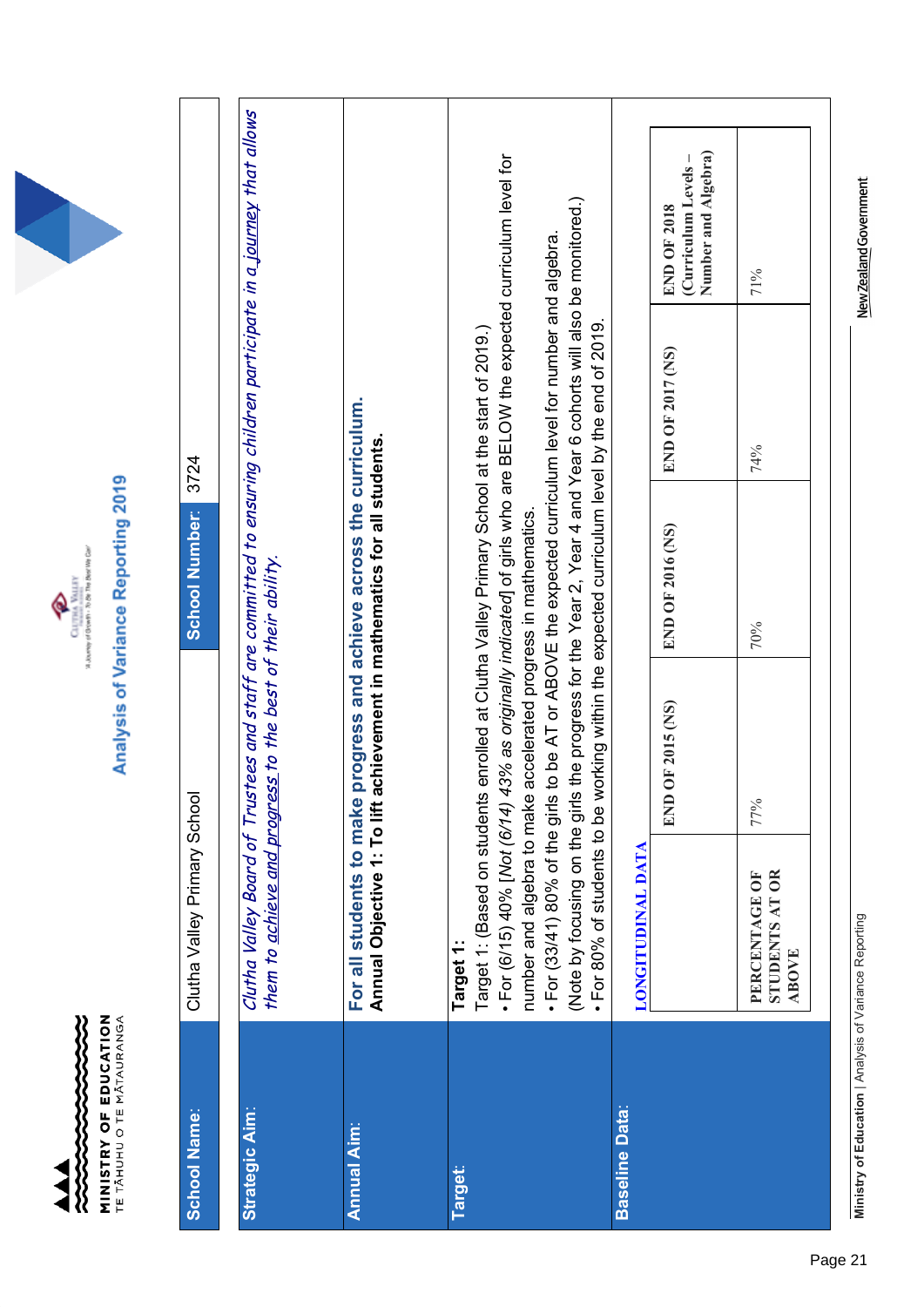|              |                                                                | WHOLE SCHOOL DATA PER YEAR GROUP END OF 2018                                                                                                                                                                                                                                                                                                                                                                                                                                                                                                                         |                                                                            |                             |                             |                             |                             |                             |                                                  |                                     |  |
|--------------|----------------------------------------------------------------|----------------------------------------------------------------------------------------------------------------------------------------------------------------------------------------------------------------------------------------------------------------------------------------------------------------------------------------------------------------------------------------------------------------------------------------------------------------------------------------------------------------------------------------------------------------------|----------------------------------------------------------------------------|-----------------------------|-----------------------------|-----------------------------|-----------------------------|-----------------------------|--------------------------------------------------|-------------------------------------|--|
| <b>CLO</b>   | End of<br>Year 1                                               | End of<br>Year 2                                                                                                                                                                                                                                                                                                                                                                                                                                                                                                                                                     | End of<br>Year <sub>3</sub>                                                | End of<br>Year <sub>4</sub> |                             | End of<br>Year <sub>5</sub> | End of<br>Year <sub>6</sub> | End of<br>Year 7            | End of<br>Year <sub>8</sub>                      | Totals                              |  |
| Above        | 2(25%)                                                         |                                                                                                                                                                                                                                                                                                                                                                                                                                                                                                                                                                      | 1(7.69%)                                                                   | $2(13.33\%)$                |                             | $3(42.86\%)$                | $5(27.78\%)$                | $2(13.33\%)$                | 4 (30.77%)                                       | $\overline{19}$                     |  |
| $\lambda t$  | 4 (50%)                                                        | $9(69.23\%)$                                                                                                                                                                                                                                                                                                                                                                                                                                                                                                                                                         | 9(69.23%)                                                                  | $8(53.33\%)$                |                             | $3(42.86\%)$                | 7 (38.89%)                  | 9(60%)                      | 4 (30.77%)                                       | 53                                  |  |
| <b>Below</b> | 2(25%)                                                         | $4(30.77\%)$                                                                                                                                                                                                                                                                                                                                                                                                                                                                                                                                                         | $3(23.08\%)$                                                               | $5(33.33\%)$                |                             | $1(14.29\%)$                | $6(33.33\%)$                | 3(20%)                      | $5(38.46\%)$                                     | 29                                  |  |
| Well Below   |                                                                |                                                                                                                                                                                                                                                                                                                                                                                                                                                                                                                                                                      |                                                                            |                             |                             |                             |                             | 1(6.67%)                    |                                                  |                                     |  |
|              | $\infty$                                                       | 13                                                                                                                                                                                                                                                                                                                                                                                                                                                                                                                                                                   | $\mathbf{13}$                                                              | $\overline{15}$             | 1                           |                             | $\overline{18}$             | $\overline{15}$             | 13                                               | 102                                 |  |
|              |                                                                | of Māori students were achieving AT or ABOVE the curriculum level in number and algebra. (47/70) 67% of European and (9/10) 90% of Asian<br>In total (30/102) 29% of students are BELOW or WELL BELOW the expected curriculum level for number and algebra. The Year 2, Year 4 and<br>At the end of 2018 data indicated that $(72/102)$ 71% of students were AT or ABOVE the curriculum level in number and algebra. (11/11) 100%<br>student were achieving AT or ABOVE the curriculum level in number and algebra.<br>Year 6 groups of students are of most concern |                                                                            |                             |                             |                             |                             |                             |                                                  |                                     |  |
| <b>CTO</b>   | <b>BELOW AND WELL BELOW FOR</b><br>End of<br>Year <sub>1</sub> | End of<br>Year <sub>2</sub>                                                                                                                                                                                                                                                                                                                                                                                                                                                                                                                                          | GIRLS AND BOYS PER YEAR GROUP - END OF 2018<br>End of<br>Year <sub>3</sub> | End of<br>Year 4            | End of<br>Year <sub>5</sub> | End of<br>Year <sub>6</sub> | End of<br>Year 7            | End of<br>Year <sub>8</sub> | OR WELL<br><b>BELOW</b><br><b>BELOW</b><br>TOTAL | (GENDER)<br><b>TNHULLS</b><br>TOTAL |  |
| <b>GIRLS</b> | $1(50\%)$                                                      | $(33.33\%)$<br>$\mathbf{c}$                                                                                                                                                                                                                                                                                                                                                                                                                                                                                                                                          | 2(25%)                                                                     | 3(33.3%)                    |                             | $(55.56\%)$<br>ю            | 3(50%)                      | $(42.86\%)$<br>3            | $\overline{20}$                                  | 52                                  |  |
| <b>BOYS</b>  | $\frac{1}{\%}$ (16.67                                          | 1 (25%)                                                                                                                                                                                                                                                                                                                                                                                                                                                                                                                                                              | 1(20%)                                                                     | 2(33.3%)                    | 1(20%)                      | 1 (11.11%)                  | 1 (11.11%)                  | 2(33.33%)                   | $\supseteq$                                      | 50                                  |  |
|              |                                                                |                                                                                                                                                                                                                                                                                                                                                                                                                                                                                                                                                                      |                                                                            |                             |                             |                             |                             |                             |                                                  |                                     |  |

Data over the years indicates the need to continue a focus on lifting achievement in Mathematics.

Data over the years indicates the need to continue a focus on lifting achievement in Mathematics.

**Ministry of Education | Tātaritanga raraunga** Ministry of Education | Tātaritanga raraunga

 $20/52$   $(38.47%)$  of girls were BELOW the expected curriculum level for number and algebra compared to  $10/50$   $(20%)$  of the boys.

 $20/52$  (38.47%) of girls were BELOW the expected curriculum level for number and algebra compared to 10/50 (20%) of the boys.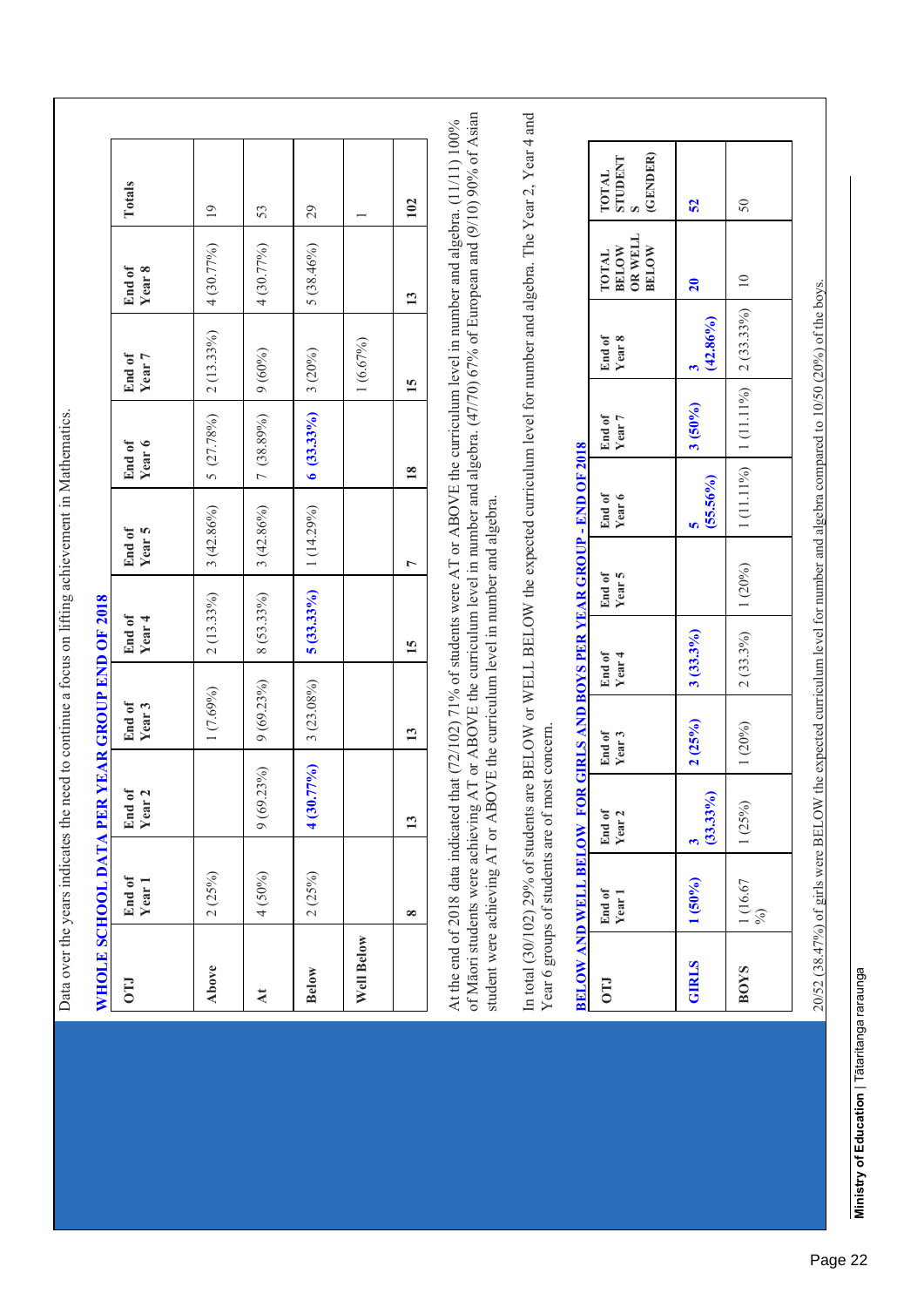| Where to next?<br>Evaluation                   | ABOVE the expected curriculum level in<br>children with additional assistance while<br>progress that has been made within the<br>in-class support across the school. This<br>professional development in 2020, the<br>will mean teachers will take collective<br>move more of our female students to<br>they continue to learn alongside and<br>responsibility for inquiring into their<br>school in 2019. Looking at ways to<br>intention is to extend the model of<br>number and algebra needs to be<br>It will be important to sustain the<br>teacher practice and will provide<br>Through involvement in ALIM<br>considered moving forward.<br>with their peers. |                                                                                                                                                                                                                                                                                                                                                                                                                                                                                                                                                                                                                                                                   |
|------------------------------------------------|----------------------------------------------------------------------------------------------------------------------------------------------------------------------------------------------------------------------------------------------------------------------------------------------------------------------------------------------------------------------------------------------------------------------------------------------------------------------------------------------------------------------------------------------------------------------------------------------------------------------------------------------------------------------|-------------------------------------------------------------------------------------------------------------------------------------------------------------------------------------------------------------------------------------------------------------------------------------------------------------------------------------------------------------------------------------------------------------------------------------------------------------------------------------------------------------------------------------------------------------------------------------------------------------------------------------------------------------------|
| Reasons for the variance<br>Why did it happen? | and articulate their thinking when solving<br>level or sub-level, with (7/14) 50% of the<br>students, in particular. Many students in<br>Looking at the data it is clearly evident<br>students making accelerated progress<br>progress in mathematics. (11/14) 79%<br>of students involved in ALiM moved a<br>mathematics is a barrier for our ESOL<br>understand the mathematical language<br>successful in helping students make<br>the ALIM group needed support to<br>Language and the vocabulary of<br>by making more that one year's<br>that the ALIM intervention was<br>progress.                                                                            | They need encouragement to take risks<br>Many students who are experiencing<br>negative mindset about their ability.<br>and feel comfortable with making<br>difficulty in Mathematics have a<br>mathematical problems.<br>mistakes.                                                                                                                                                                                                                                                                                                                                                                                                                               |
| What happened?<br><b>Outcomes</b>              | actually BELOW. The baseline data and<br>(13/14) 92.86% of Maori students were<br>final data has been corrected to reflect<br>expected level by the end of 2019 was<br>curriculum level<br>achieving AT or ABOVE the expected<br>2019 from (72/102) 71% at the end of<br>curriculum level in the initial data was<br>moved to (90/116) 78% at the end of<br>2018. This represents the best result<br>over the last five years. The target of<br>80% of students working within the<br>Note one student who was AT the<br>The percentage of students AT or<br>ABOVE the expected<br>close to being met.<br>this.                                                      | achieve well in number and algebra with<br>(9/11) 82% of the students achieving AT<br>and algebra by the end of 2019. This is<br>While not 100% as at the end of 2018<br>an improvement from the end of 2018<br>this is still a pleasing result, indicating<br>(56/73) 76.72% of European students<br>our Māori students are achieving well<br>expected curriculum level in number<br>curriculum level at the end of 2019.<br>when 47/70 (67%) of the European<br>were achieving AT or ABOVE the<br>ABOVE the<br>The Asian students continued to<br>overall in number and algebra.<br>of 2019.<br>or ABOVE at the end<br>students were AT or<br>curriculum level. |
| What did we do?<br><b>Actions</b>              | and analysed at the beginning of the<br>Two teachers were involved in ALIM<br>progress and achievement of target<br>Data in Mathematics was reviewed<br>year to identify target students and<br>Mathematics) over two terms. One<br>students was regularly discussed<br>teacher in the second term of the<br>teacher took on the role of Lead<br>At staff and team meetings the<br>Teacher and mentored another<br>(Accelerated Learning in<br>and monitored.<br>intervention.<br>their needs.                                                                                                                                                                       | Two staff members took part in a Big<br>14 students ranging from Years 3 to<br>model was utilised within the school<br>to help develop teacher practice for<br>River Kāhui Ako PLG (Professional<br>The Big River Kāhui Ako coaching<br>Target students were identified in<br>mathematics and ALIM teachers<br>carried out 'Teaching as Inquiry'<br>those focusing on Mathematics.<br>Learning Group) focused on<br>7 participated in the ALIM<br><b>Mathematics</b><br>intervention.<br>projects.                                                                                                                                                                |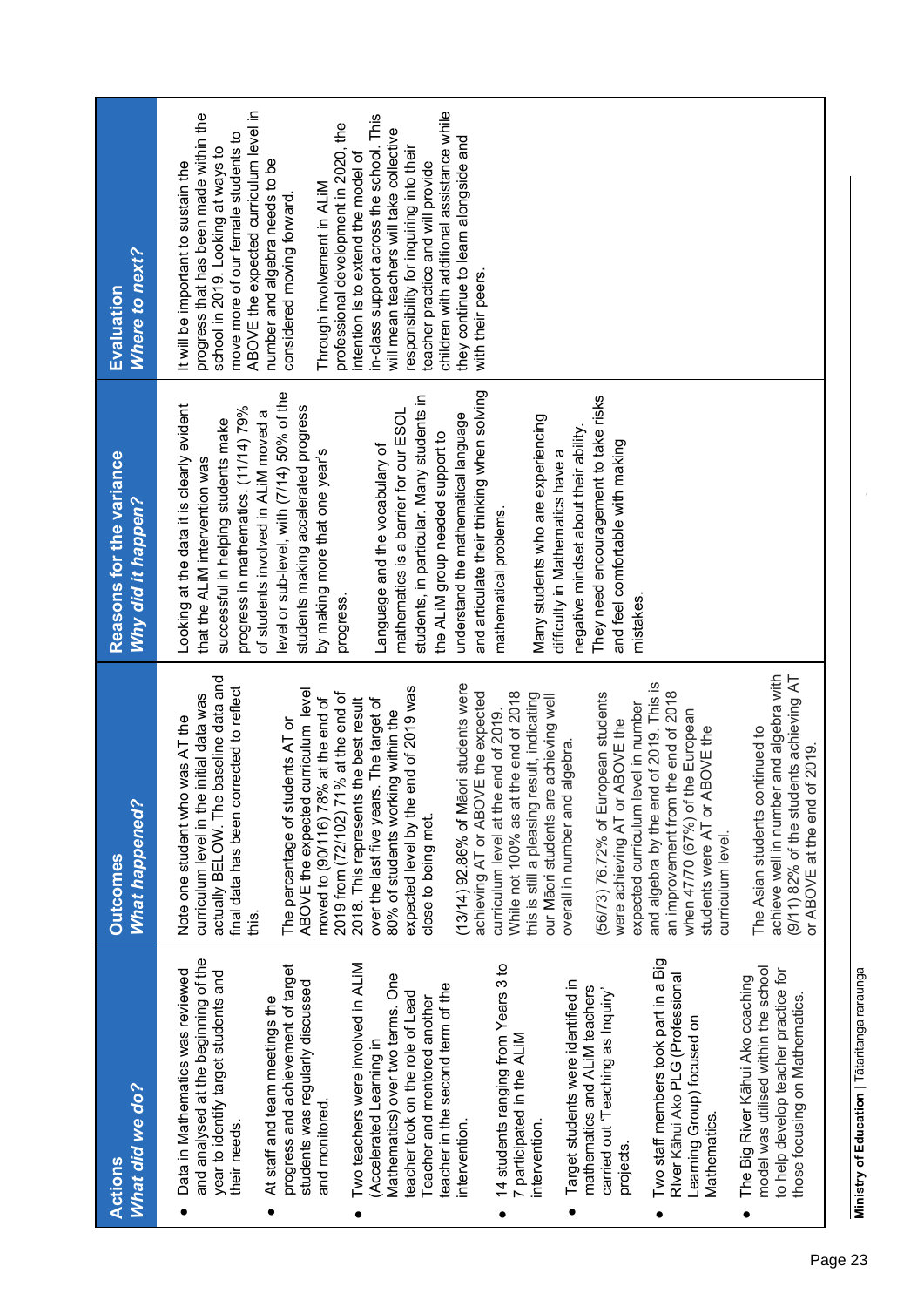| I<br>I |
|--------|
| í      |

**Student voice:**

Student voice:

| Linc-Ed is becoming more | embedded as a tool for tracking and | sharing student progress. |  |
|--------------------------|-------------------------------------|---------------------------|--|
|                          |                                     |                           |  |

- Mathematics attended Lead Teacher Mathematics attended Lead Teacher and cluster meetings and reported and cluster meetings and reported new developments back to staff. new developments back to staff. ● The teacher responsible for The teacher responsible for  $\bullet$
- Students are more able to talk about Students are more able to talk about their learning using the Linc-Ed goal their learning using the Linc-Ed goal progressions to identify where they progressions to identify where they are at with their learning, and their are at with their learning, and their next learning steps. next learning steps.  $\bullet$
- A report on the progress made through ● A report on the progress made through the ALIM intervention was reported to the ALiM intervention was reported to the Board of Trustees. the Board of Trustees.  $\bullet$
- Final end of year data was shared and Final end of year data was shared and discussed with staff and the Board of discussed with staff and the Board of Trustees, with next steps identified. Trustees, with next steps identified.  $\bullet$

end of 2019. The target of moving (6/15) end of 2019. The target of moving (6/15) BELOW the expected curriculum level BELOW the expected curriculum level for number and algebra at the start of for number and algebra at the start of 2019 moved to AT or ABOVE by the 2019 moved to AT or ABOVE by the 5/15) 33.33% of girls who were (5/15) 33.33% of girls who were 40% was close to being met. 40% was close to being met.

the original cohort to 40 students. Of the 72.5% were achieving AT or ABOVE the 72.5% were achieving AT or ABOVE the the original cohort to 40 students. Of the expected curriculum level by the end of expected curriculum level by the end of met. One student left the school taking expected curriculum level at the end of met. One student left the school taking expected curriculum level at the end of 2019 for number and algebra was not 2019 for number and algebra was not remaining female students (29/40) remaining female students (29/40) The target of (33/41) 80% of the The target of (33/41) 80% of the females to be AT or ABOVE the females to be AT or ABOVE the 2019.

BELOW the expected curriculum level in BELOW the expected curriculum level in impact on the 2019, Year 3, Year 5 and impact on the 2019, Year 3, Year 5 and and algebra at the end of 2018 had an and algebra at the end of 2018 had an were BELOW and WELL BELOW the were BELOW and WELL BELOW the Year 7 cohorts. This is because there Year 7 cohorts. This is because there were students who left or entered the were students who left or entered the focusing on the female students who focusing on the female students who expected curriculum level in number expected curriculum level in number school who were BELOW or WELL school who were BELOW or WELL It is difficult to determine whether It is difficult to determine whether these cohorts at the end of 2019. these cohorts at the end of 2019.

It is worth noting that at the end of 2019 72% of female students. This is an area mathematics this is the only area where It is worth noting that at the end of 2019 mathematics this is the only area where 72% of female students. This is an area students ABOVE compared to (42/58) students ABOVE compared to (42/58) which needs to be monitored into the which needs to be monitored into the there were (48/58) 83% of male there were (48/58) 83% of male future. Of reading, writing and future. Of reading, writing and a gender difference exists. a gender difference exists.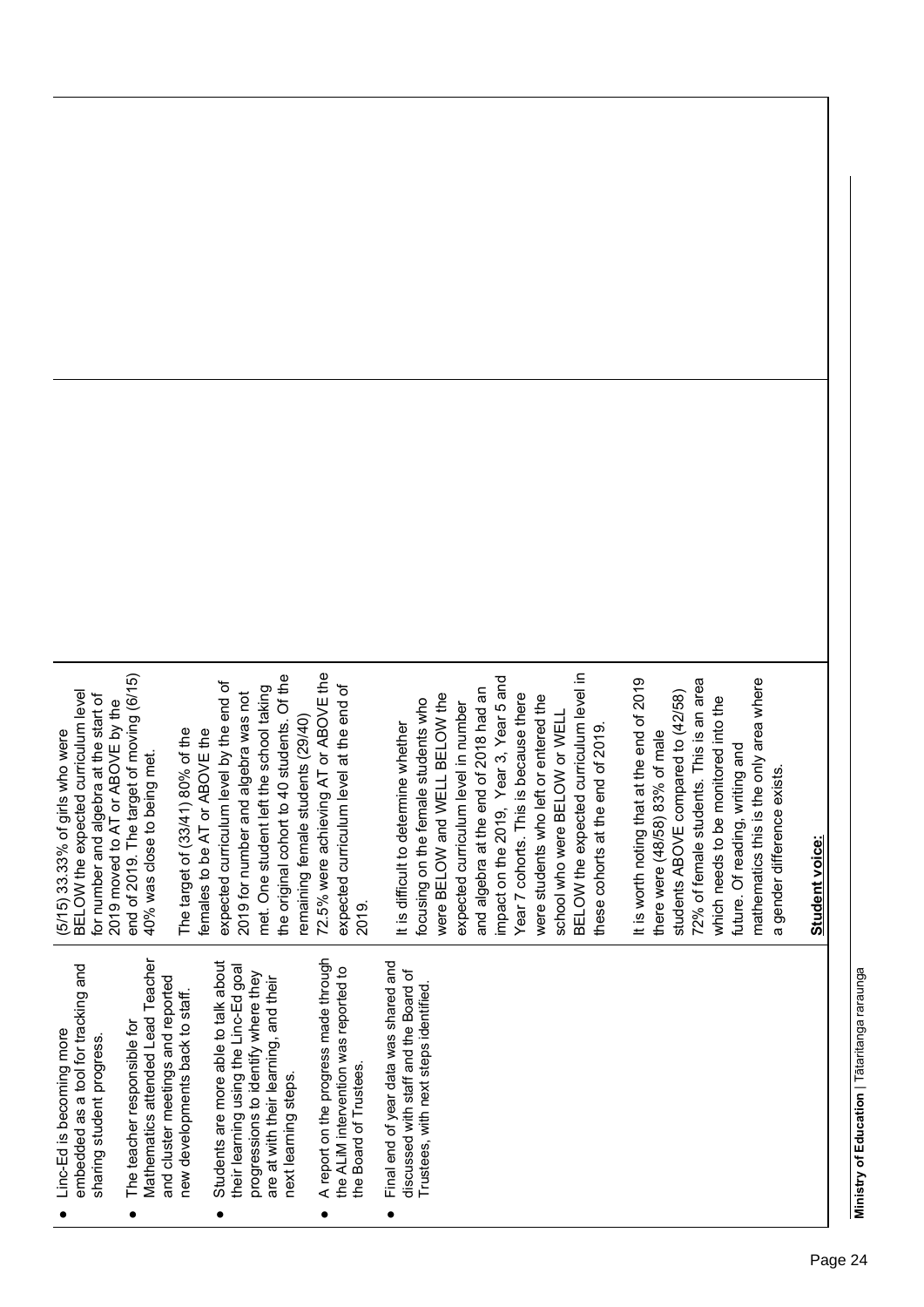| Feedback from students showed a more<br>"ALiM has helped me because we've<br>students were unwilling to attempt many<br>exciting cos I know how to do it. I am<br>surveyed the students at the beginning<br>amount of time within the sessions was<br>"I like doing ALIM cos you can learn<br>because I was struggling and didn't<br>when I was stuck. I know I can help<br>make mistakes or get it wrong. A huge<br>At the<br>"I used to wait and not ask for help<br>positive attitude towards Mathematics<br>my buddy next to me now and use<br>of and at the end of each intervention<br>immense growth in the way they saw<br>activities because they didn't want to<br>different strategies like a number<br>equipment. We've thought about<br>"I felt that ALIM really helped me<br>things. We've used the problem<br>done problem solving and used<br>The two teachers involved in ALIM<br>line, place value, materials"<br>really like maths and now it is<br>different ways to work out the<br>beginning of these interventions<br>themselves as mathematicians.<br>All the students within the ALIM<br>intervention programmes made<br>more positive about maths"<br>solving steps."<br>questions."<br>٠<br>٠<br>٠ | spent developing the growth mindset of<br>these students and was regarded as<br>one of major successes of the<br>intervention |
|-------------------------------------------------------------------------------------------------------------------------------------------------------------------------------------------------------------------------------------------------------------------------------------------------------------------------------------------------------------------------------------------------------------------------------------------------------------------------------------------------------------------------------------------------------------------------------------------------------------------------------------------------------------------------------------------------------------------------------------------------------------------------------------------------------------------------------------------------------------------------------------------------------------------------------------------------------------------------------------------------------------------------------------------------------------------------------------------------------------------------------------------------------------------------------------------------------------------------------|-------------------------------------------------------------------------------------------------------------------------------|

Page 25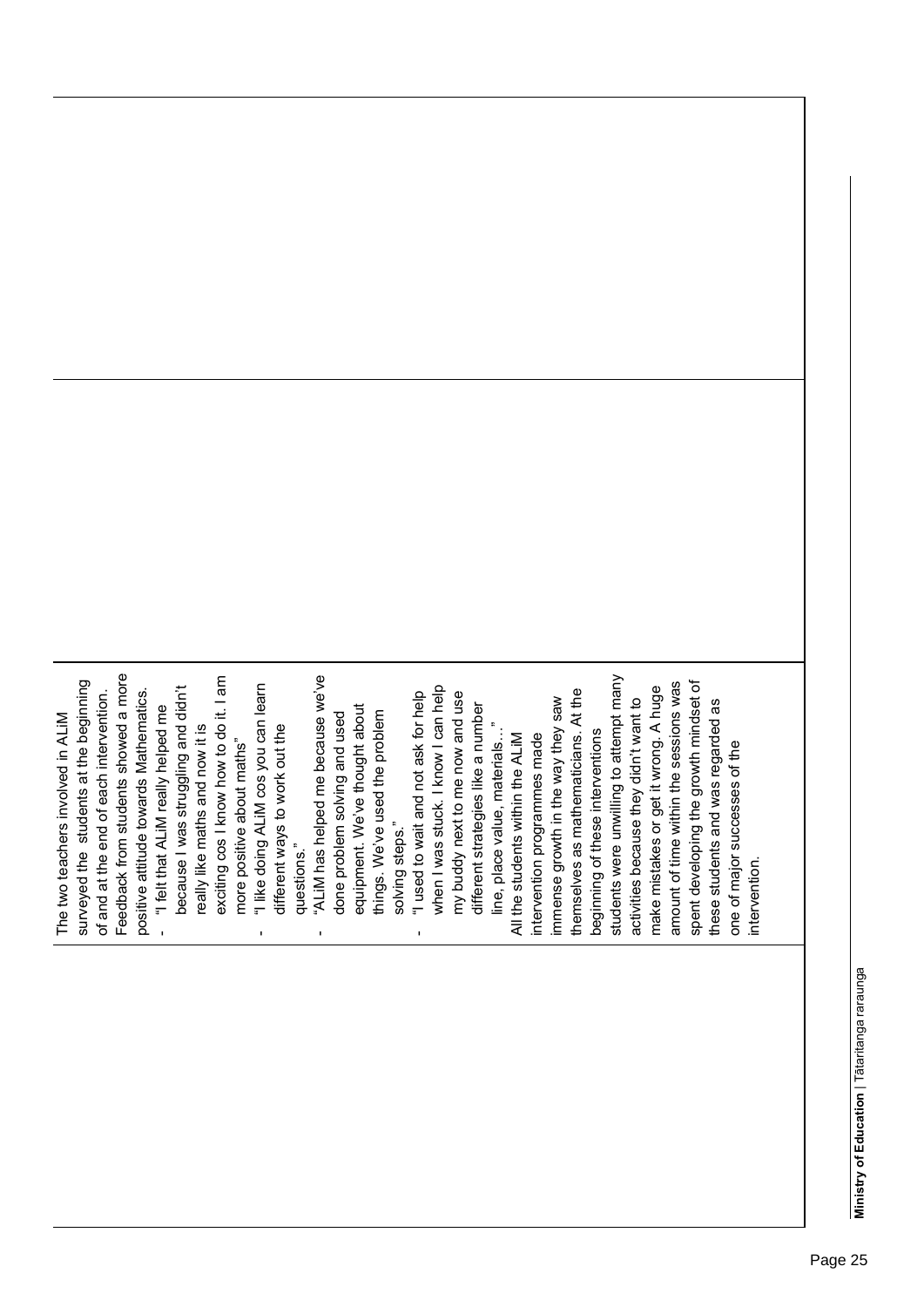| þ                                                               |  |
|-----------------------------------------------------------------|--|
| ľ<br>ちくら<br>i<br>ׅ֖֖֧֚֚֚֚֚֚֚֚֚֚֚֚֚֚֚֚֚֚֚֚֚֚֚֚֚֡֡֡֡֡֡֬֓֡֡֡֬֓֝֓֡֬ |  |
| Į                                                               |  |
| ï<br>ļ<br>Í                                                     |  |
| l<br>i<br>I                                                     |  |

Focuses for 2020 Focuses for 2020

- Involvement in ALiM with the same Lead Teacher continuing in 2020. Involvement in ALIM with the same Lead Teacher continuing in 2020.
- Consolidation of practices from 2019 to ensure sustainability going forward. Consolidation of practices from 2019 to ensure sustainability going forward.
	- In-class interventions extended across the school. ● In-class interventions extended across the school.
- Investigation of the Learning Progressions Framework to assist with planning, teaching and assessing across the aspects of mathematics and statistics. ● Investigation of the Learning Progressions Framework to assist with planning, teaching and assessing across the aspects of mathematics and statistics.
	- To refine the Linc-Ed goals, taking the Learning Progressions Framework into consideration.<br>To incorporate the 7Cs (Clutha Valley Primary School's interpretation of the Key Competencies) as dispositions for learning and as ● To refine the Linc-Ed goals, taking the Learning Progressions Framework into consideration.
		- To incorporate the 7Cs (Clutha Valley Primary School's interpretation of the Key Competencies) as dispositions for learning and assesment in Mathematics. Mathematics.
			- Using collaborative inquiry to guide teaching and learning through the ALiM interventions. ● Using collaborative inquiry to guide teaching and learning through the ALiM interventions.
				- Utilisation of a range of materials and flexible teaching groups for teaching in Mathematics. Utilisation of a range of materials and flexible teaching groups for teaching in Mathematics.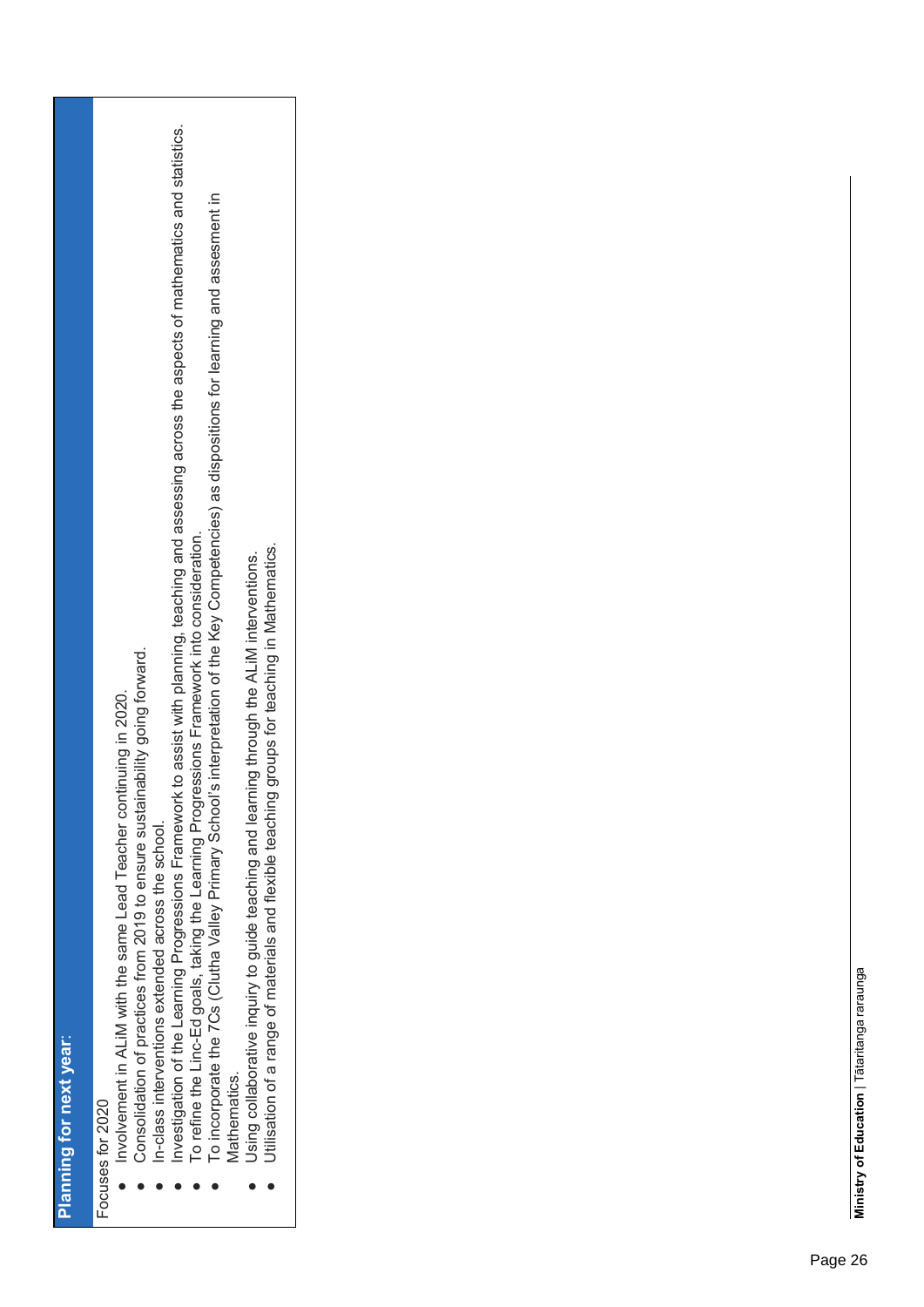## **Clutha Valley Primary School**

## **Kiwisport**

For the Year ended 31 December 2019

Kiwisport is a Government funding initiative to support student participation in organised sport. In 2019, the school received total Kiwisport funding of \$1,466. The funding was spent on a South Otago District Sports Activator (\$1,332) and transport to a Hocket Tournament (\$170). The number of students participating in organised sport decreased from 78% to 75%. (2018, \$1,631 spent on a South Otago Districty Sports Activator and transport to sporting events. The number of students participating in organised sport increased from 91% to 92%).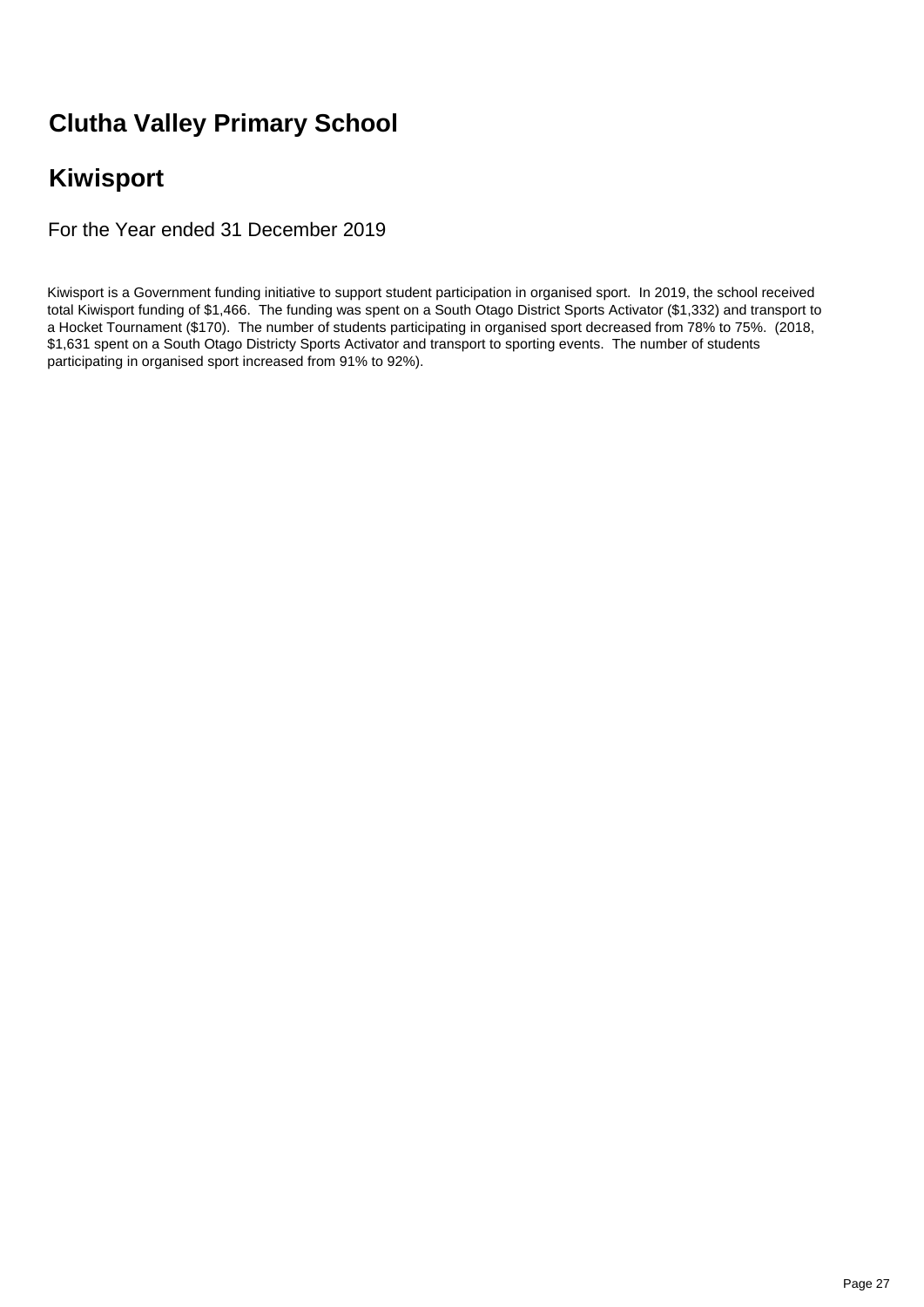

Tel: +64 3 218 2959 Toll Free: 0800 182 959 Fax: +64 3 218 2092 invercargill@bdo.co.nz **www.bdo.co.nz**

#### **INDEPENDENT AUDITOR'S REPORT**

#### **TO THE READERS OF CLUTHA VALLEY SCHOOL'S FINANCIAL STATEMENTS FOR THE YEAR ENDED 31 DECEMBER 2019**

The Auditor-General is the auditor of Clutha Valley School (the School). The Auditor-General has appointed me, Aaron Higham, using the staff and resources of BDO Invercargill, to carry out the audit of the financial statements of the School on his behalf.

#### **Opinion**

We have audited the financial statements of the School on pages 2 to 20, that comprise the statement of financial position as at 31 December 2019, the statement of comprehensive revenue and expense, statement of changes in net assets/equity and statement of cash flows for the year ended on that date, and the notes to the financial statements that include accounting policies and other explanatory information.

In our opinion the financial statements of the School:

- present fairly, in all material respects:
	- o its financial position as at 31 December 2019; and
	- $\circ$  its financial performance and cash flows for the year then ended; and
- comply with generally accepted accounting practice in New Zealand in accordance with Public Sector – Public Benefit Entity Standards, Reduced Disclosure Regime.

Our audit was completed on 29 May 2020. This is the date at which our opinion is expressed.

The basis for our opinion is explained below. In addition, we outline the responsibilities of the Board of Trustees and our responsibilities relating to the financial statements, we comment on other information, and we explain our independence.

#### **Emphasis of Matter – COVID-19**

Without modifying our opinion, we draw attention to the disclosures in note *25* on page 20 which outline the possible effects of the Alert Level 4 lockdown as a result of the COVID-19 pandemic.

#### **Basis for our opinion**

We carried out our audit in accordance with the Auditor-General's Auditing Standards, which incorporate the Professional and Ethical Standards and the International Standards on Auditing (New Zealand) issued by the New Zealand Auditing and Assurance Standards Board. Our responsibilities under those standards are further described in the Responsibilities of the auditor section of our report.

We have fulfilled our responsibilities in accordance with the Auditor-General's Auditing Standards.

We believe that the audit evidence we have obtained is sufficient and appropriate to provide a basis for our opinion.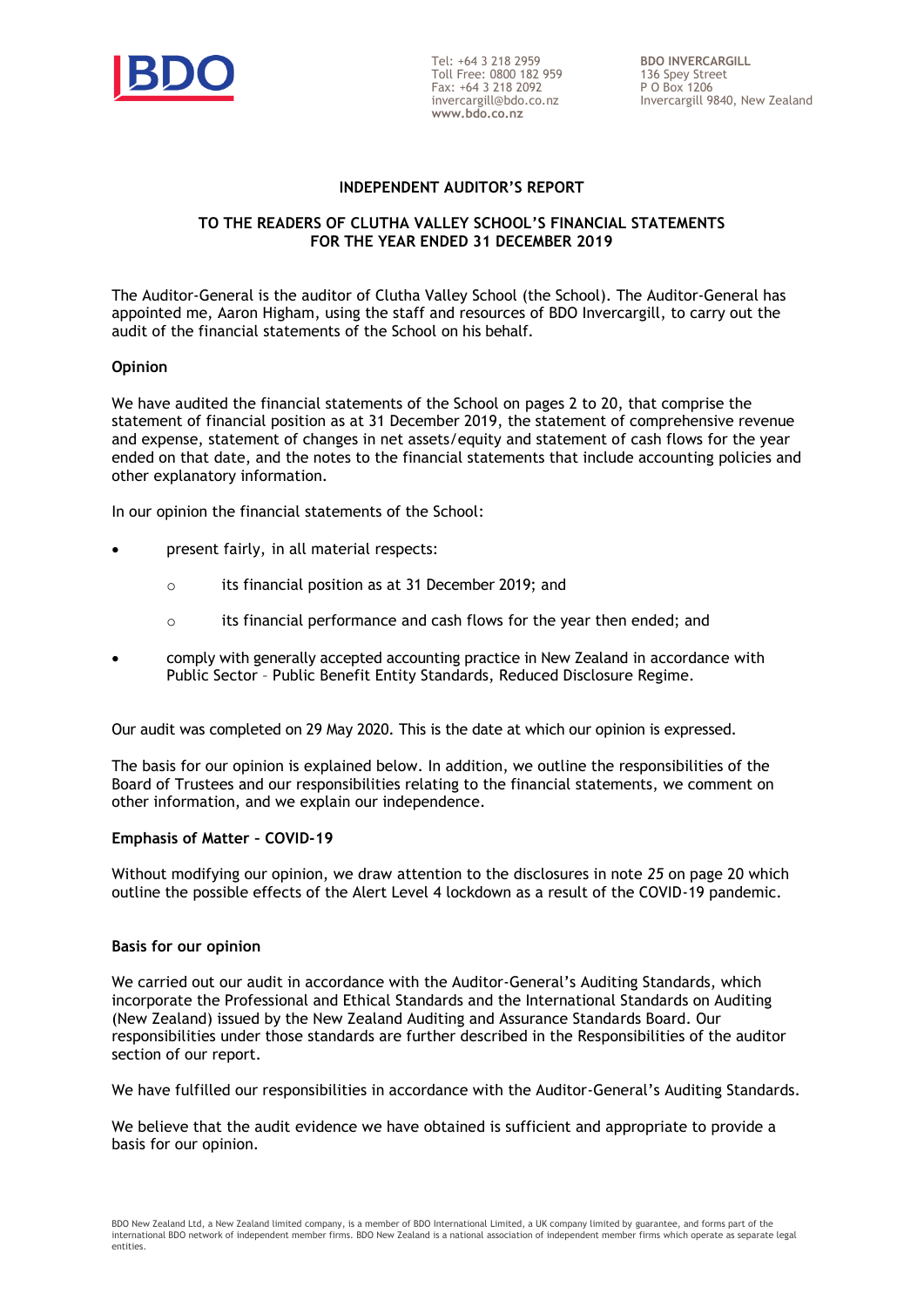

Tel: +64 3 218 2959 Toll Free: 0800 182 959 Fax: +64 3 218 2092 invercargill@bdo.co.nz **www.bdo.co.nz**

**BDO INVERCARGILL** 136 Spey Street P O Box 1206 Invercargill 9840, New Zealand

#### **Responsibilities of the Board of Trustees for the financial statements**

The Board of Trustees is responsible on behalf of the School for preparing financial statements that are fairly presented and that comply with generally accepted accounting practice in New Zealand. The Board of Trustees is responsible for such internal control as it determines is necessary to enable it to prepare financial statements that are free from material misstatement, whether due to fraud or error.

In preparing the financial statements, the Board of Trustees is responsible on behalf of the School for assessing the School's ability to continue as a going concern. The Board of Trustees is also responsible for disclosing, as applicable, matters related to going concern and using the going concern basis of accounting, unless there is an intention to close or merge the School, or there is no realistic alternative but to do so.

The Board of Trustees' responsibilities arise from the Education Act 1989.

#### **Responsibilities of the auditor for the audit of the financial statements**

Our objectives are to obtain reasonable assurance about whether the financial statements, as a whole, are free from material misstatement, whether due to fraud or error, and to issue an auditor's report that includes our opinion.

Reasonable assurance is a high level of assurance, but is not a guarantee that an audit carried out in accordance with the Auditor-General's Auditing Standards will always detect a material misstatement when it exists. Misstatements are differences or omissions of amounts or disclosures, and can arise from fraud or error. Misstatements are considered material if, individually or in the aggregate, they could reasonably be expected to influence the decisions of readers taken on the basis of these financial statements.

For the budget information reported in the financial statements, our procedures were limited to checking that the information agreed to the School's approved budget.

We did not evaluate the security and controls over the electronic publication of the financial statements.

As part of an audit in accordance with the Auditor-General's Auditing Standards, we exercise professional judgement and maintain professional scepticism throughout the audit. Also:

- We identify and assess the risks of material misstatement of the financial statements, whether due to fraud or error, design and perform audit procedures responsive to those risks, and obtain audit evidence that is sufficient and appropriate to provide a basis for our opinion. The risk of not detecting a material misstatement resulting from fraud is higher than for one resulting from error, as fraud may involve collusion, forgery, intentional omissions, misrepresentations, or the override of internal control.
- We obtain an understanding of internal control relevant to the audit in order to design audit procedures that are appropriate in the circumstances, but not for the purpose of expressing an opinion on the effectiveness of the School's internal control.
- We evaluate the appropriateness of accounting policies used and the reasonableness of accounting estimates and related disclosures made by the Board of Trustees.
- We conclude on the appropriateness of the use of the going concern basis of accounting by the Board of Trustees and, based on the audit evidence obtained, whether a material uncertainty exists related to events or conditions that may cast significant doubt on the School's ability to continue as a going concern. If we conclude that a material uncertainty exists, we are required to draw attention in our auditor's report to the related disclosures